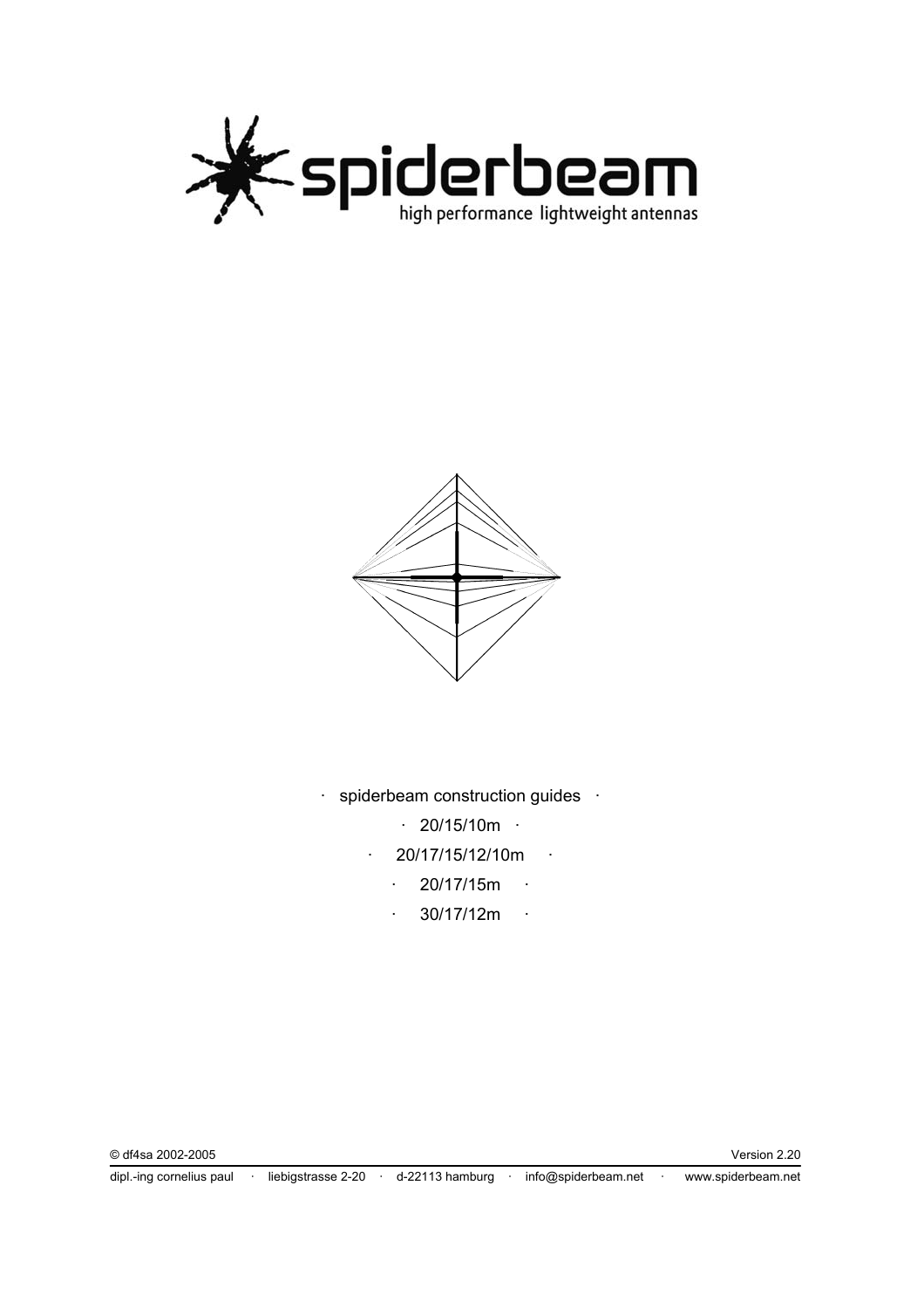# **Contents**

**1.** Introduction **1.** Spiderbeam Fundamentals **1.1.** Spiderbeam Fundamentals **1.1.** Spiderbeam Fundamentals

Spiderbeam Fundamentals extending the state of the page 4

| 1.2.  | <b>Materials List</b>                                         | page | 5  |
|-------|---------------------------------------------------------------|------|----|
|       |                                                               |      |    |
| 2.    | <b>Preliminary Tasks</b>                                      | page | 6  |
| 2.1.  | Constructing the spider center joint                          | page | 6  |
| 2.1.1 | Machining the Metal Parts                                     | page | 8  |
| 2.1.2 | Assembly                                                      | page | 8  |
| 2.2.  | <b>Fabricating the Plastic Insulators &amp; Guy Lines</b>     | page | 9  |
| 2.2.1 | Fabricating the Plastic Insulators                            | page | 9  |
| 2.2.2 | Fabricating the Guy Lines                                     | page | 9  |
| 2.2.3 | Cutting the VELCRO® Straps                                    | page | 10 |
| 2.3.  | <b>Fabricating the Reflector &amp; Director Elements</b>      | page | 11 |
| 2.3.1 | <b>Cutting the Wire Elements</b>                              | page | 11 |
| 2.3.2 | Attaching Insulators & Guy Lines                              | page | 12 |
| 2.4.  | <b>Fabricating the Driven Elements</b>                        | page | 13 |
| 2.4.1 | <b>Cutting the Wire Elements</b>                              | page | 13 |
| 2.4.2 | Fabricating the symmetric feedlines                           | page | 14 |
| 2.4.3 | Attaching Insulators & Guy Lines                              | page | 15 |
| 2.5.  | <b>Fabricating the Balun (Coax Choke)</b>                     | page | 16 |
| 2.5.1 | Machining the Balun Enclosure                                 | page | 16 |
| 2.5.2 | Inserting the Balun                                           | page | 17 |
|       |                                                               |      |    |
| 3.    | <b>Assembly</b>                                               | page | 18 |
| 3.1.  | Assembling the supporting cross [ spider ]                    | page | 18 |
| 3.1.1 | Mounting the Vertical Mast                                    | page | 18 |
| 3.1.2 | Mounting the Fiberglass Poles                                 | page | 18 |
| 3.2.  | <b>Mounting the Reflector &amp; Director Elements</b>         | page | 21 |
| 3.3.  | <b>Mounting the Driven Elements</b>                           | page | 22 |
| 3.4.  | <b>SWR Alignment</b>                                          | page | 24 |
|       |                                                               |      |    |
| 4.    | "Heavy Duty" Version for fixed Installation                   | page | 25 |
| 4.1.  | <b>Materials List</b>                                         | page | 25 |
| 4.2.  | Changes during assembly of antenna                            | page | 26 |
|       |                                                               |      |    |
| 5.    | <b>Additional Versions for other frequency bands</b>          | page | 28 |
| 5.1.  | Element Lengths for single mode use (20/15/10m - CW/SSB only) | page | 28 |
| 5.2.  | 5-Band Version (20-17-15-12-10m)                              | page | 29 |

| U.E. U DUITU TUIUIUI (EU II IU IE IUIII)                           | pago Lu |  |
|--------------------------------------------------------------------|---------|--|
| 5.2.1 Materials List                                               | page 29 |  |
| 5.2.2 Fabricating the Wire Elements (Reflectors/Directors/Drivers) | page 30 |  |
| 5.2.3 Assembly Drawings for the 5-Band Version                     | page 31 |  |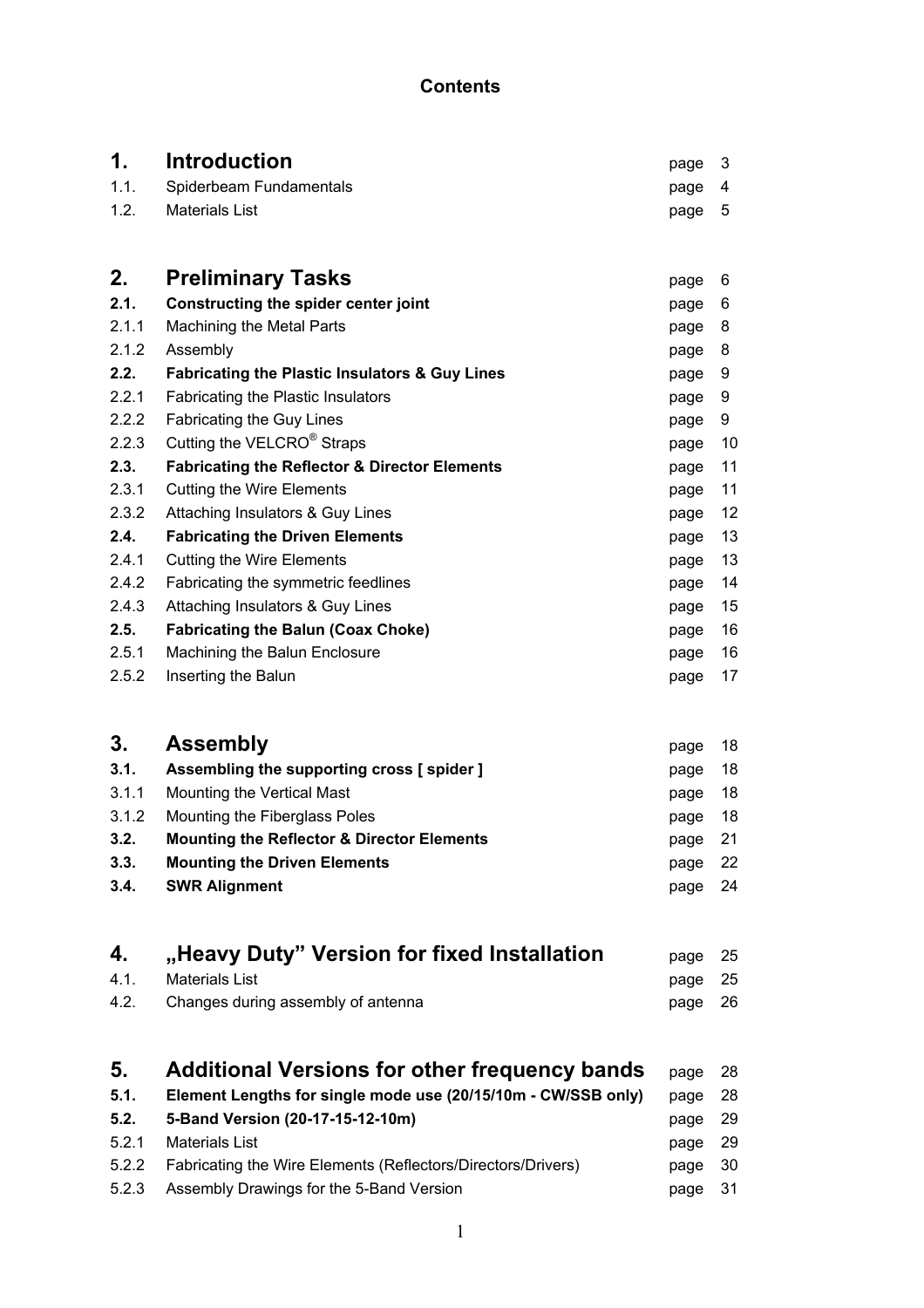| 5.3.  | "low sunspot" version (20-17-15m)                            | page | -32  |
|-------|--------------------------------------------------------------|------|------|
| 5.3.1 | <b>Materials List</b>                                        | page | -32  |
| 5.3.2 | Fabricating the Wire Elements (Reflectors/Directors/Drivers) | page | -32  |
| 5.3.3 | <b>Assembly Drawings</b>                                     | page | - 33 |
| 5.4.  | <b>WARC Version (30-17-12m)</b>                              | page | -34  |
| 5.4.1 | <b>Materials List</b>                                        | page | - 34 |
| 5.4.2 | Fabricating & Attaching the Guy lines                        | page | -34  |
| 5.4.3 | Fabricating the Wire Elements (Reflectors/Directors/Drivers) | page | -35  |
| 5.4.4 | <b>Assembly Drawings</b>                                     | page | 36   |

**Conversion factors for dimensions in feet/inches: 1 foot = 30.48cm – 1 inch = 2.54 cm** 

**Example: 959cm = 31.463 ft = 31 ft 5.56 in = 31' 5 ½''**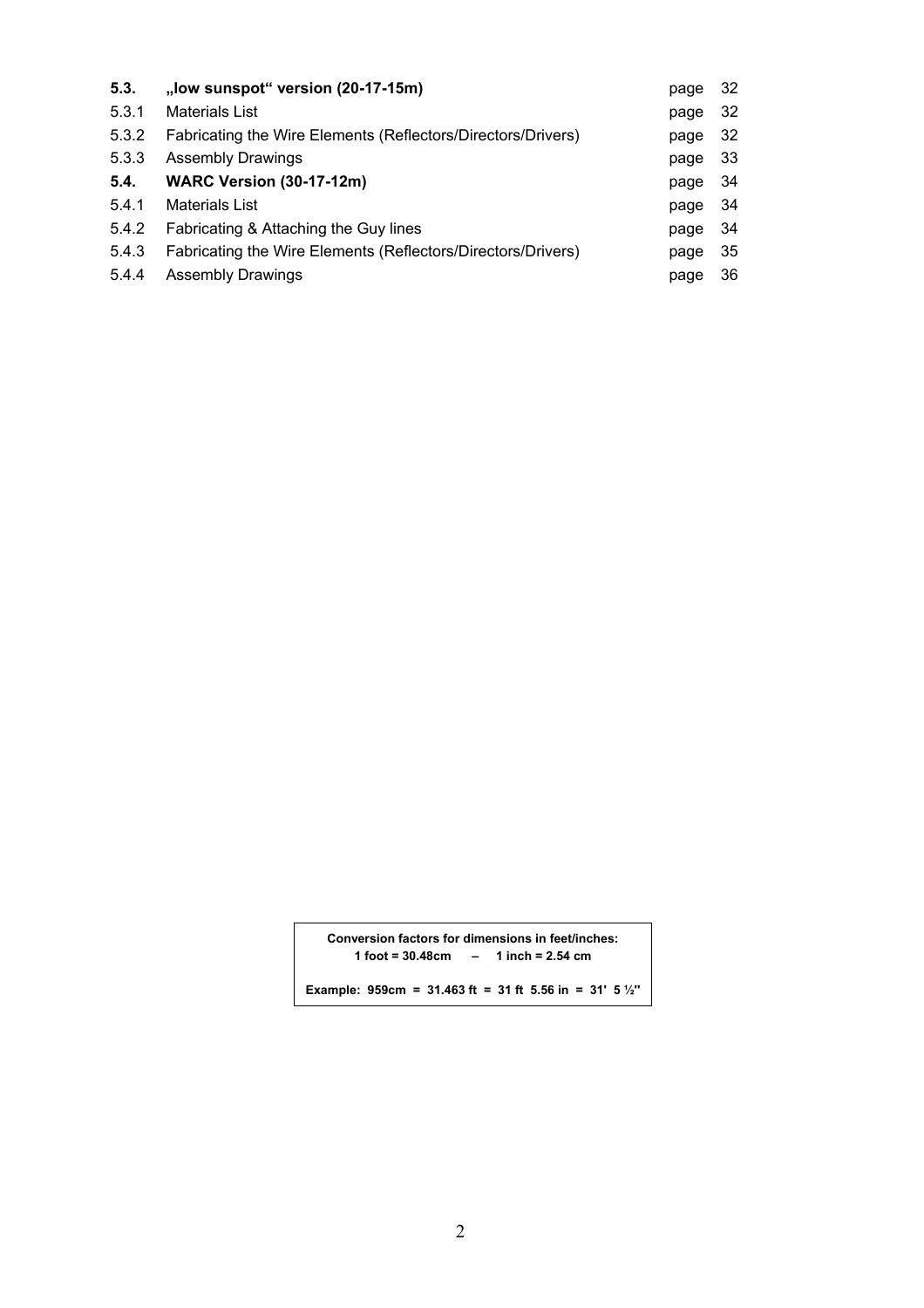# **1. Introduction**

By following this step-by-step construction guide you can build your own spiderbeam from scratch!

It was written with the intent to make it suitable for newcomers as well. Send me an e-mail or letter if there is still something not clear. Any further suggestions are very welcome.

This guide will be updated frequently from your questions and suggestions.

You can always get a free PDF copy of the latest version at **www.spiderbeam.net** !

All the necessary parts can be found on the materials list. (page 5).

All parts listed in the materials list are contained in the kit offered in addition to this construction guide.

### Chapter 2 describes all the *Preliminary Tasks. These chores have to be done only once, before assembling the antenna for the first time.*

You will notice that the preliminary tasks cover the larger part of the construction guide.

 *A great part of these preliminary tasks is the machining of the aluminum sheet metal and tubes (drilling holes and slots etc), and also the plastic parts. All the machining has been done already to the parts contained in the Material kit. Thus they will be marked with a little note on the side of the text:* 

Chapter 3 describes the *Final Assembly* tasks. These chores have to be done **each time during assembly or disassembly** of the antenna.

Final assembly is done quite quickly: mount the center joint, put in the fiberglass tubes, attach the guy lines, use the Velcro straps to attach the wires to the spider, done. With a bit of practice you will be finished in 1 hour. All you need is two #10 spanners.

At the beginning of every chapter you will find a list of all the parts needed in that chapter. Before starting to work on the chapter it is a good idea to put all the necessary parts in one place. Thus, when you finish the chapter you will have an automatic check whether you used up all the parts.

Have fun building the antenna! Best of luck and successful working!

**Putting up antennas, towers and masts can be dangerous. Please be careful and patient, use common sense and proper tools and wear protective gear. Any part of the system can fall down or come into contact with lethal high voltage lines. While the antenna is in operation, make sure that nobody can touch any portion of the antenna. Deadly voltages and currents may exist. The use of this antenna is at your own risk. Please act responsible. Thank you!**

**Follow this guide to build a copy of this antenna for your personal use. Any kind of commercial use is strictly prohibited. All rights reserved by the author. Reproducing of this construction guide only with written permission of the author.** 



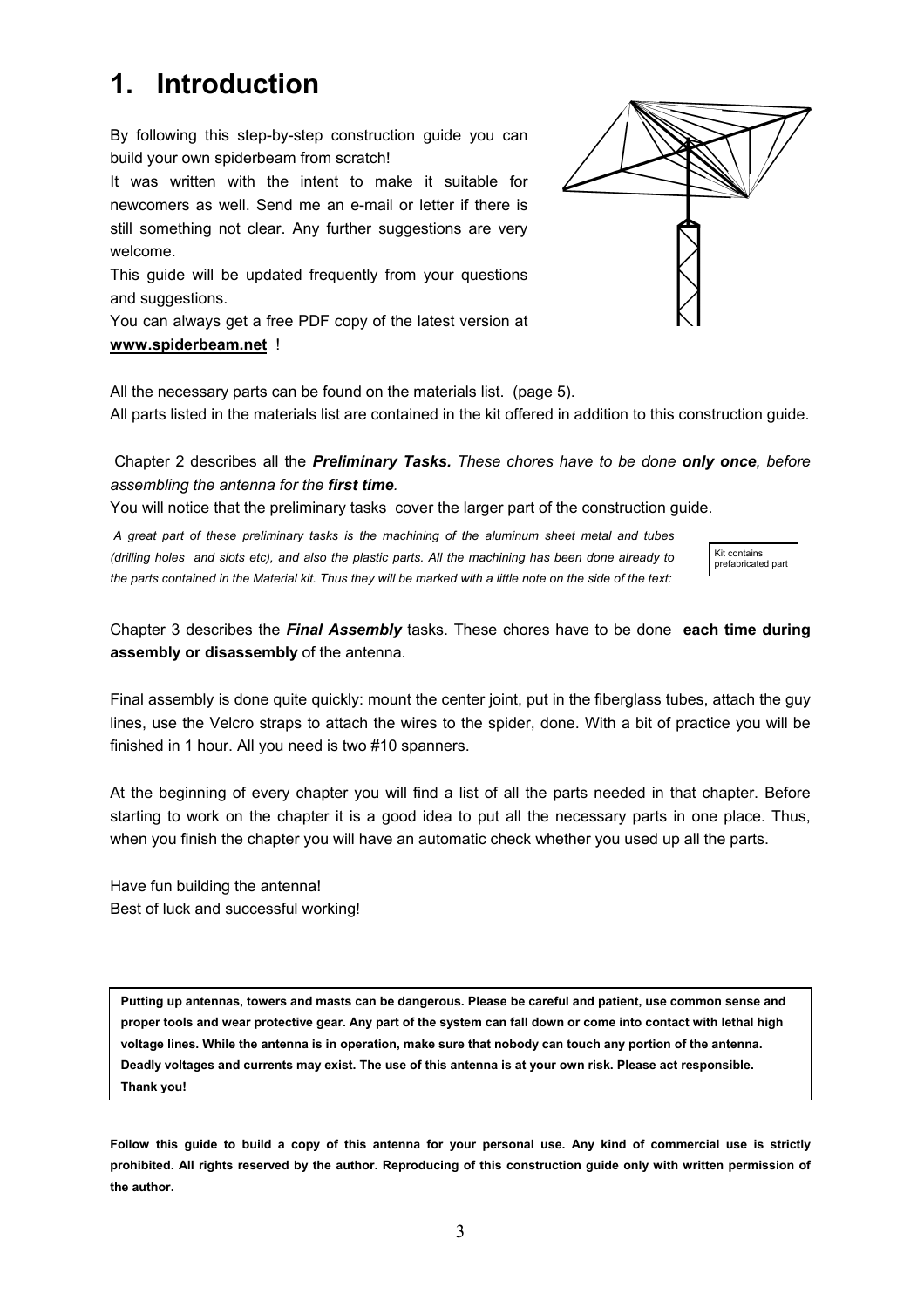# **1.1. Spiderbeam Fundamentals**

The spiderbeam is a **Tribander Yagi for 20-15-10m.** It is constructed of 3 interlaced wire yagi antennas strung on a common fiber glass spider.

These are: a 3-element yagi for 20m, a 3-element yagi for 15m and a 4-element yagi for 10m. In contrast to a regular yagi the director and reflector elements are bent in Vshape.



The driven elements for 10m and 20m are fed through a short piece (approx. 50cm) of symmetric feed line, the 15m driven element is fed directly. All feedlines are tied together in the feedpoint of the 15m driver and attached to the balun (coax choke or current balun).

Feed point impedance is 50Ω. Only a single coax cable is necessary. Forward gain and Front-to-Back ratio of the spiderbeam is equivalent to a regular tribander with 6-7m boom length.

### Further development yielded an **Upgrade to a 5-Band Beam (20-17-15-12-10m):**

The basic design principle remains the same. A 2-ele Yagi (Driver & Reflector) for 17m and a 2-ele Yagi (Driver & Reflector) for 12m could be added without affecting the patterns on 20/15/10m. The drivers for 17/12m are fed through short pieces of symmetric transmission line as well. These feed lines are also attached to the common feed point, so even for 5 Bands only a single coax cable is needed. Chapter 5 further describes additional versions for 30-17-12m (WARC) and 20-17-15m.

This antenna was designed and **optimized for portable operation**. It is a lightweight construction (weight is 6.5kg) with a low wind load. It can be put up by a single person in a few hours  $-$  and needs only a lightweight push-up mast as a supporting structure.

With the development of this second edition, a lot of effort was put into optimizing assembly time and handling. By using special fiberglass segments for the spreader poles, plastic rope tensioners and quick fasteners (weatherproof Velcro straps), assembly time could be reduced substantially and handling became a lot easier.

Many people wanted to use the Spiderbeam not only for portable activities but also in fixed installations at home, so a specially reinforced **"Heavy Duty" Version for permanent installation** was developed (see chapter 4).

The first one to build a 3ele Yagi with the elements bent in V-shape was G4ZU, who called it the "Bird-Yagi" or "Bow-and-Arrow Yagi". I heard of this principle for the first time in 1998 by W9XR. I could not find a multiband design anywhere in literature and decided to design one myself. Many thanks to everybody who helped during the development phase, especially DF4RD, DF9GR, DJ6LE, DL6LAU, HA1AG, HB9ABX, W4RNL, WA4VZQ.

Also MNI TNX to everybody who helped translating this document to other languages: 9A6C, BG7IGG, CT1IUA, CT3EE, EA2PA, F2LZ, F4ANJ, F5IJT, F6IIE, G3MRC, G3SHF (& Team), HB9ABX, I0SKK, IZ5DIY, JA1KJW, LX2AJ, OH6NT, OK1DMU, OZ8A, PB0P, PC2T, PE2RID, S51TA, S57XX, SM0ETT, SM0JZT, RA3TT, RV3DA, YC0CRA, YU1QT.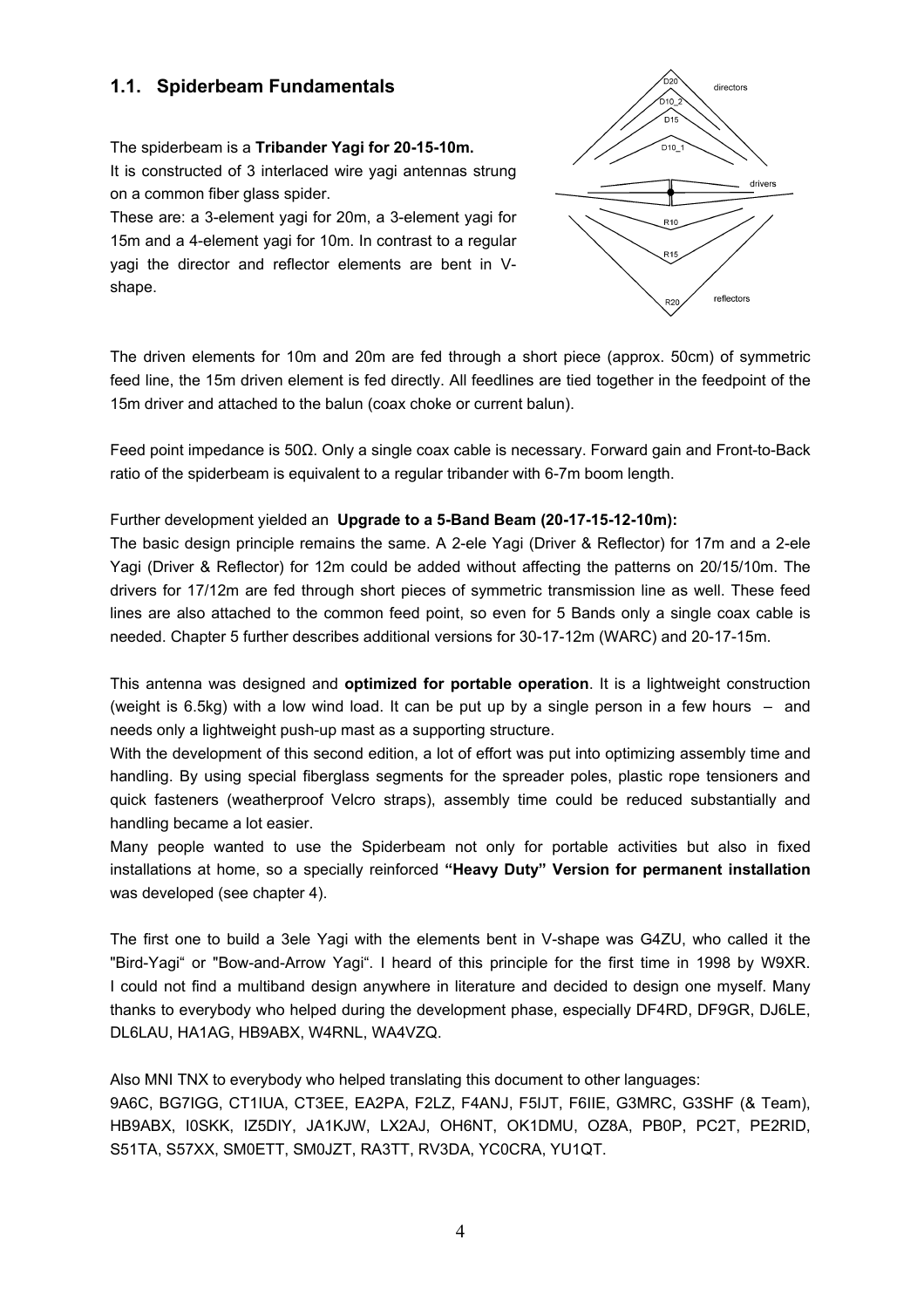# **1.2. Materials List**

| Nr.             | quantity       | description                                                                 |  |  |
|-----------------|----------------|-----------------------------------------------------------------------------|--|--|
| 1               | 20             | fiberglass tube segments, length = 1.15m, diameter 35mm, 1mm wall thickness |  |  |
| $\overline{2}$  | $\overline{4}$ | aluminium tubes, outer diameter 40mm, wall thickness 2mm, length = 175mm    |  |  |
| 3               | 8              | aluminium tubes, outer diameter 10mm, wall thickness 1mm, length = 35mm     |  |  |
| 4               | $\overline{2}$ | aluminium sheet metal, thickness 1mm, length x depth = 220x220mm            |  |  |
| 5               | $\overline{2}$ | V2A 'U'-section, 40x25mm, wall thickness 2mm, length = 110mm                |  |  |
| 6               | $\mathbf{1}$   | aluminum 'U'-section, 15x15mm, wall thickness 1,5mm, length = 200mm         |  |  |
| $\overline{7}$  | 8              | bolts, V2A, M6x55<br>$(V2A = stainless steel)$                              |  |  |
| 8               | 4              | bolts, V2A, M6x30<br>(M6x30 = 6mm diameter, 30mm shaft length)              |  |  |
| 9               | $\overline{2}$ | bolts, V2A, M6x16                                                           |  |  |
| 10              | $\overline{2}$ | U-bolts, V2A, M6, U-diameter 60mm, shaft length 95mm, thread length 45mm    |  |  |
| $\overline{11}$ | 22             | M6 nuts, V2A                                                                |  |  |
| 12              | 30             | M6 washers, V2A                                                             |  |  |
| $\overline{13}$ | 12             | M6 lock-washers, V2A                                                        |  |  |
| 14              | 4              | screws, V2A, M3x10                                                          |  |  |
| 15              | 4              | M3 nuts, V2A                                                                |  |  |
| 16              | 6              | rubber sealing washers for M6                                               |  |  |
| 17              | 47m            | Kevlar guy line, 1.5mm diameter                                             |  |  |
| 18              | 82m            | PVDF monofilament fiber line, 1mm diameter                                  |  |  |
| 19              | 66             | Plastic - Insulators, black Polyethylene, UV resistant                      |  |  |
| 20              | 8              | Rubber O-Rings (EPDM, UV resistant), 28x6mm                                 |  |  |
| 21              | 5m             | Double-sided Velcro® Band (Hooks/Loops), Polyester, UV resistant, 20mm wide |  |  |
| 22              | 1.5m           | Velcro® Band (Loops), Polyester, UV resistant, 50mm wide                    |  |  |
| 23              | 1              | 25ml package, 5-Min Epoxid or similar glue                                  |  |  |
| 24              | 73m            | Wireman CQ-532 stranded Copperweld silky wire, PE-Insulation, 1mm diameter  |  |  |
| 25              | 10             | M6 tubular cable lugs, tin plated copper, 6 of them with 90° angle          |  |  |
| 26              | 1 <sub>m</sub> | Heat shrink tube 6/2mm with hotmelt glue inside                             |  |  |
| 27              | 30cm           | Heat shrink tube 3/1mm with hotmelt glue inside                             |  |  |
| 28              | 1              | weatherproof plastic enclosure, 120x90x55mm, waterproof                     |  |  |
| 29              | 1 <sub>m</sub> | Teflon Coax cable RG142 (or RG303)                                          |  |  |
| 30              | 1              | Ferrite toroid ring FT-240-61                                               |  |  |
| 31              | 1              | PL Coax socket SO239                                                        |  |  |
| 32              | 1              | Rubber gasket for Coax socket                                               |  |  |
| 33              | 1              | M3 soldering tag                                                            |  |  |
| 34              | 1              | 20cm diameter spool                                                         |  |  |
| 35              | 4              | sealing caps for the fiberglass tubes (pos. 1)                              |  |  |

**The quantities specified here are valid for building the 3-Band portable Version.** 

**For all other versions (5-Band Version, WARC Version, Heavy Duty Version, etc.) please see the additional materials lists at the beginning of the chapter describing these versions.**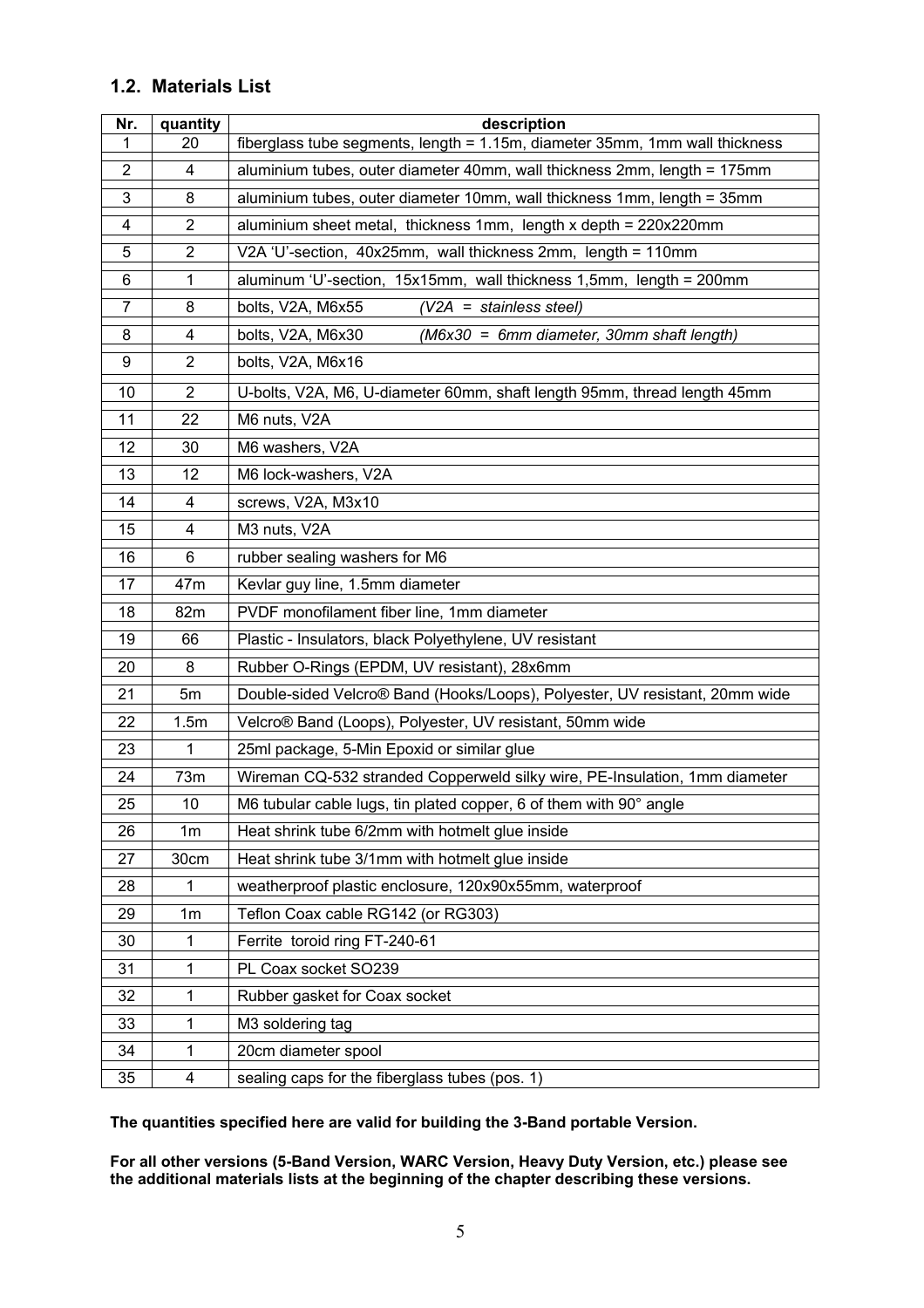# **2. Preliminary Tasks**

All the chores described in Chapter 2 have to be done only once, before the first assembly of the antenna.

# **2.1. Constructing the spider center joint**

#### **parts necessary:**

| Nr.          | quantity      | description                                                              |
|--------------|---------------|--------------------------------------------------------------------------|
| 2            | 4             | aluminium tubes, outer diameter 40mm, wall thickness 2mm, length = 175mm |
| $\mathbf{3}$ | 8             | aluminium tubes, outer diameter 10mm, wall thickness 1mm, length = 35mm  |
| 4            | $\mathcal{P}$ | aluminium sheet metal, thickness 1mm, length x depth = 220x220mm         |
| 5            | 2             | V2A 'U'-section, 40x25mm, wall thickness 2mm, length = 110mm             |
| 7            | 8             | bolts, V2A, M6x55 ( $M6x55 = 6$ mm diameter, 55mm shaft length)          |
| 11           | 8             | M6 nuts, V2A<br>$(V2A = stainless steel)$                                |
| 12           | 16            | M6 washers, V2A                                                          |
| 13           | 8             | M6 lock-washers, V2A                                                     |



# **2.1.1. Machining the Metal Parts**

Prepare both of the 1mm thick aluminum plates in the following way:

Cut a 60mm diameter hole in the center. Drill or punch 8 slots positioned symmetrically according to the drawing. These slots should be 15mm long and 6,5mm wide:

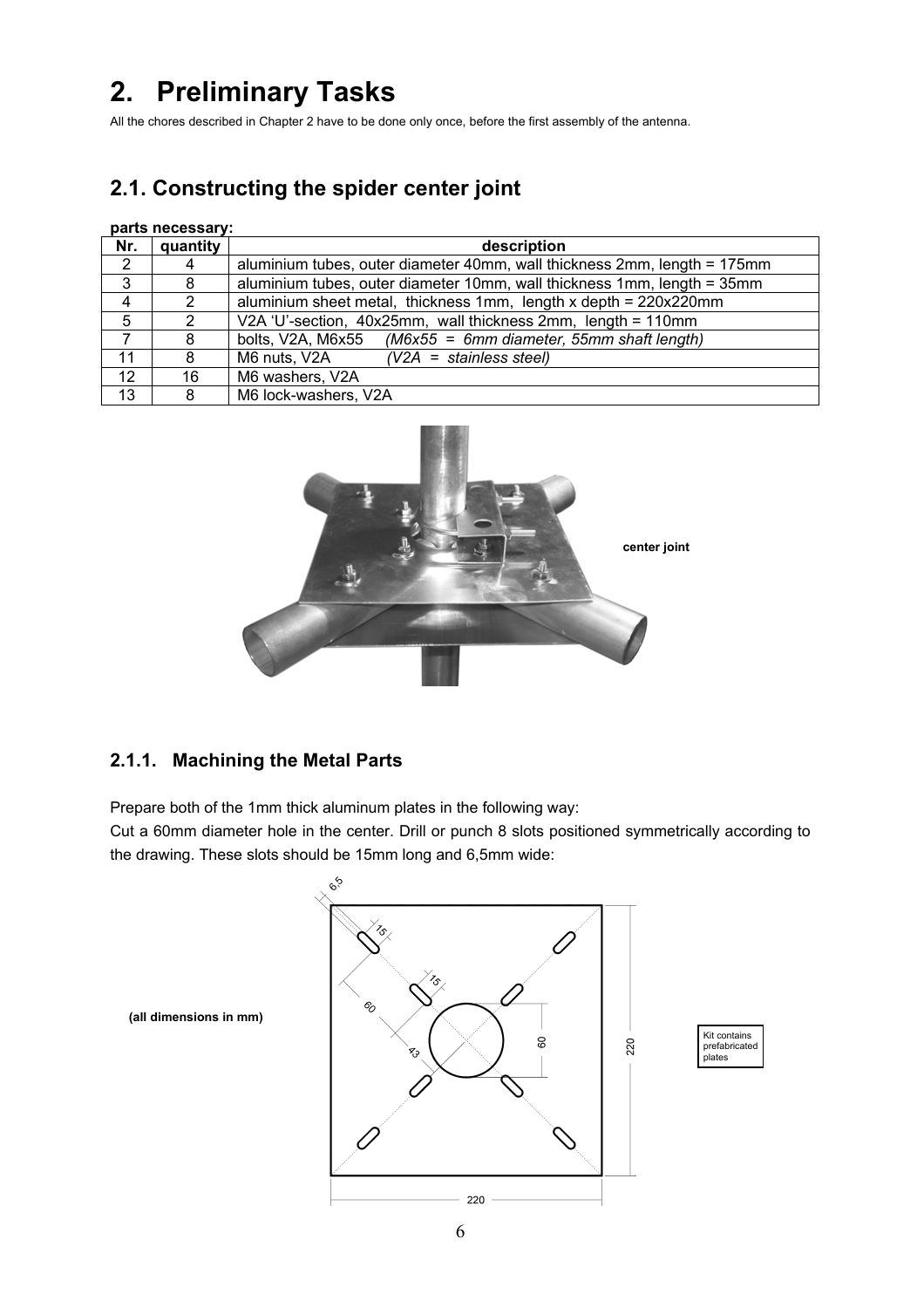Drill 2 holes (6,5mm diameter) into each of the 4 aluminum tubes. Use a saw or file to make 2 cutouts (half round, 6mm deep, 28mm wide) on one end of each tube. These cutouts will be necessary when mounting the tubes as a cross later on. (See page 8).





Now prepare the two 110mm long stainless steel "U"-sections:

Drill two 12mm long slots (7mm wide) into the bottom leg, and two 15mm holes into the top leg, just above the slots (these 15mm holes make it a lot easier to mount the bolts through the slots later on). As pictured below, use a saw or file to cut a series of "teeth" (2mm high, 3mm wide) into each leg. Drill two 6.5mm holes into the center leg.



As a last step, cut the 10mm diameter aluminum tube into 8 pieces of exactly 35mm length. They will serve as sleeves when assembling the center joint (see next page):



prefabricated .<br>sleeves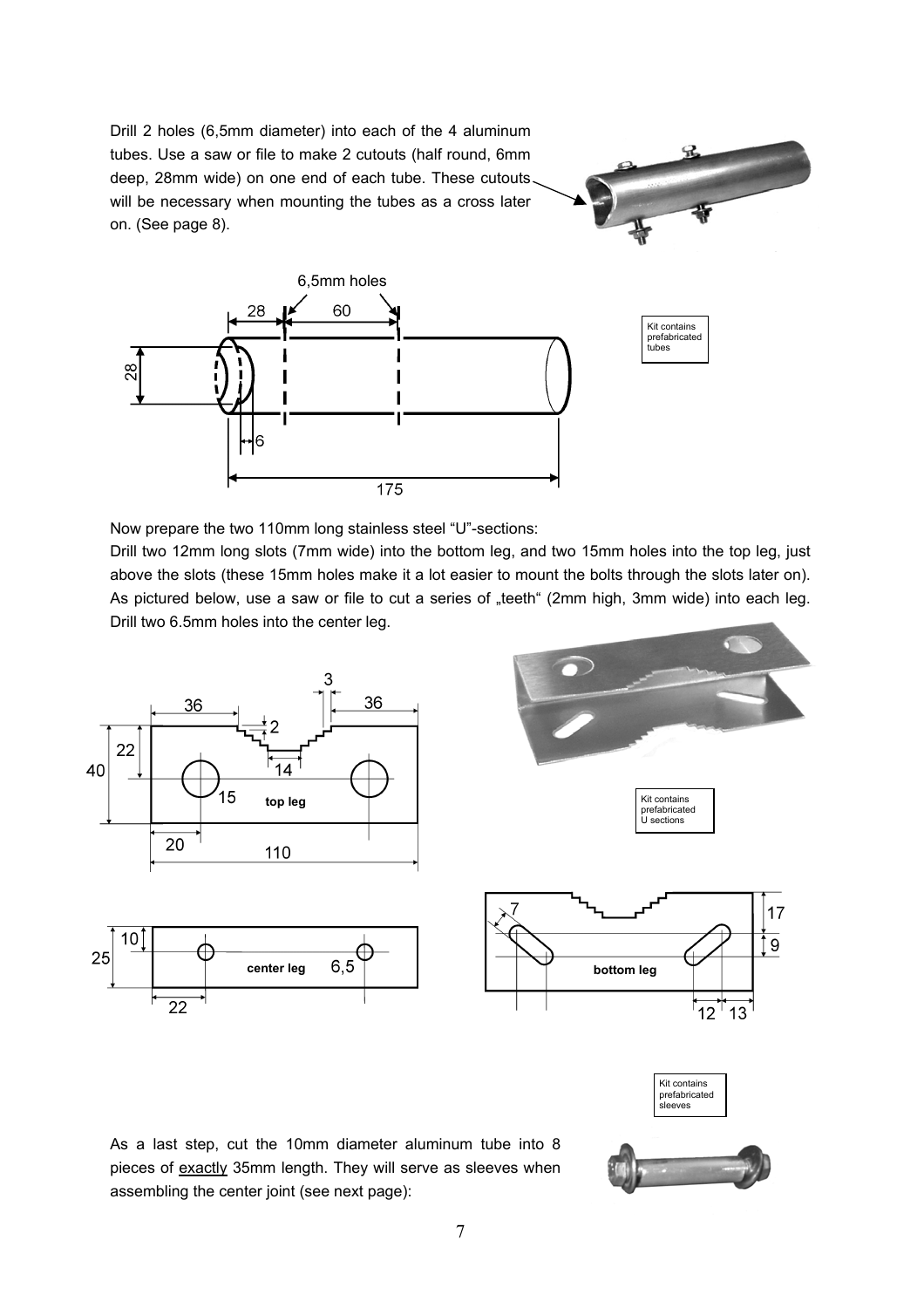### **2.1.2. Assembly**

You are now ready to assemble the center joint:

Put the four tubes between the two aluminum plates, then put a bolt through each slot and mount it. Use washers on either end of the bolts so they have a better grip. Stick the bolts through the 10mm sleeves inside the 40mm tubes. These sleeves are quite important because without them the tubes will crush when firmly tightening the bolts: When putting the antenna up for a long term, use the supplied lockwashers as well, to prevent the nuts from loosening through vibration.

If you have problems mounting the sleeves, cut a provisionary picker arm, e.g. from a piece of cardboard, and use it to manoeuvre the sleeve into the tube.

On one side of the 60mm hole, the same bolts also serve to mount the U-sections. Mount one U-section on the upper plate and the other one directly below it on the lower plate.

The U-bolts that secure the antenna to the mast are mounted to these U-sections later on (see Chapter 3.1.2).

8

By now you will understand the reason for drilling the long slots instead of just round holes: Sliding the aluminum tubes in and out makes it possible to vary the diameter of the vertical antenna mast from 30-60mm. With the long slots the tubes can always be positioned in a way that the mast is perfectly pinched between them. Hence most of the load that normally stresses the U-bolts is transferred to the tubes. The U-bolts are only necessary to prevent the antenna from rotating on the mast.

With this construction it is possible to use a wide range of vertical mast diameters without compromising stability. The wide diameter range means more flexibility when putting up the antenna.

Now you will also understand the reason for the cutout made at one end of each tube. Without the cutout the variation range of the antenna mast diameter would be only 40-60mm. Many push-up masts have top sections smaller than 40mm.

Most boom-to-mast plates put the antenna on one side of the mast, thereby putting its center of gravity on one side of the mast. With the center joint described here the mast goes right through the center of gravity.

Antenna weight and vertical torque momentum are optimally distributed on the mast and rotator, which means the load on these parts is reduced.

The equal weight distribution also helps a lot when putting the antenna up on portable push-up masts.



**Slide tubes in and out to fit mast diameter**



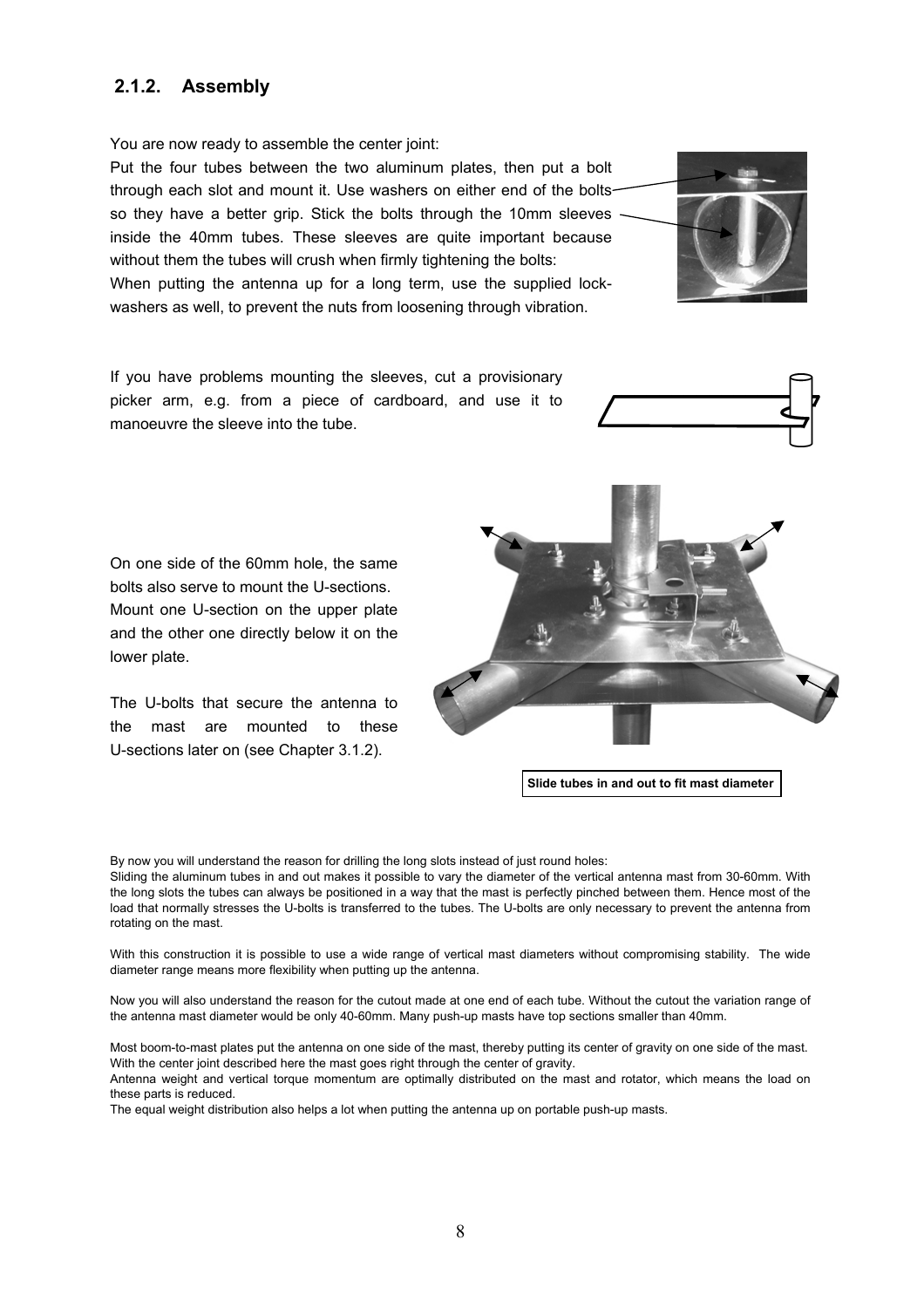# **2.2. Fabricating the Plastic Insulators & Guy Lines**

|                 | parts necessary: |                                                                             |  |  |
|-----------------|------------------|-----------------------------------------------------------------------------|--|--|
| Nr.             | quantity         | description                                                                 |  |  |
| 17              | 47m              | Kevlar guy line, 1.5mm diameter                                             |  |  |
| 18              | 20m              | PVDF monofilament fiber line, 1mm diameter                                  |  |  |
| 19              | 66               | Plastic - Insulators, black Polyethylene, UV resistant                      |  |  |
| 21              | 5m               | Double-sided Velcro® Band (Hooks/Loops), Polyester, UV resistant, 20mm wide |  |  |
| $\overline{22}$ | 1.5m             | Velcro® Band (Loops), Polyester, UV resistant, 50mm wide                    |  |  |
| 23              |                  | 25ml package, 5-Min Epoxid or similar glue                                  |  |  |

### **2.2.1. Fabricating the Plastic Insulators**

These plastic insulators are very functional and can be used for 3 different purposes when assembling the antenna:

- as an insulator at the end of a wire element,
- as a guy tensioner for all guy lines
- as center insulator for the driven elements.

It was found that the shape pictured here is very appropriate for all purposes and can be milled from round stock with 12mm diameter (black Polyethylene, UV resistant).





### **2.2.2. Fabricating the Guy Lines**

Cut the Kevlar rope into 8 pieces of 580 cm and melt the ends with a lighter, to prevent them from feazing. Attach an "insulator" to each end of the pieces. It serves as a guy tensioner here. The procedure can be seen from the picture above: put the rope through the long slot and then out again through the 3mm hole. Attach one or more knots to the stub hanging out of the 3mm hole, so the rope does not slip back in.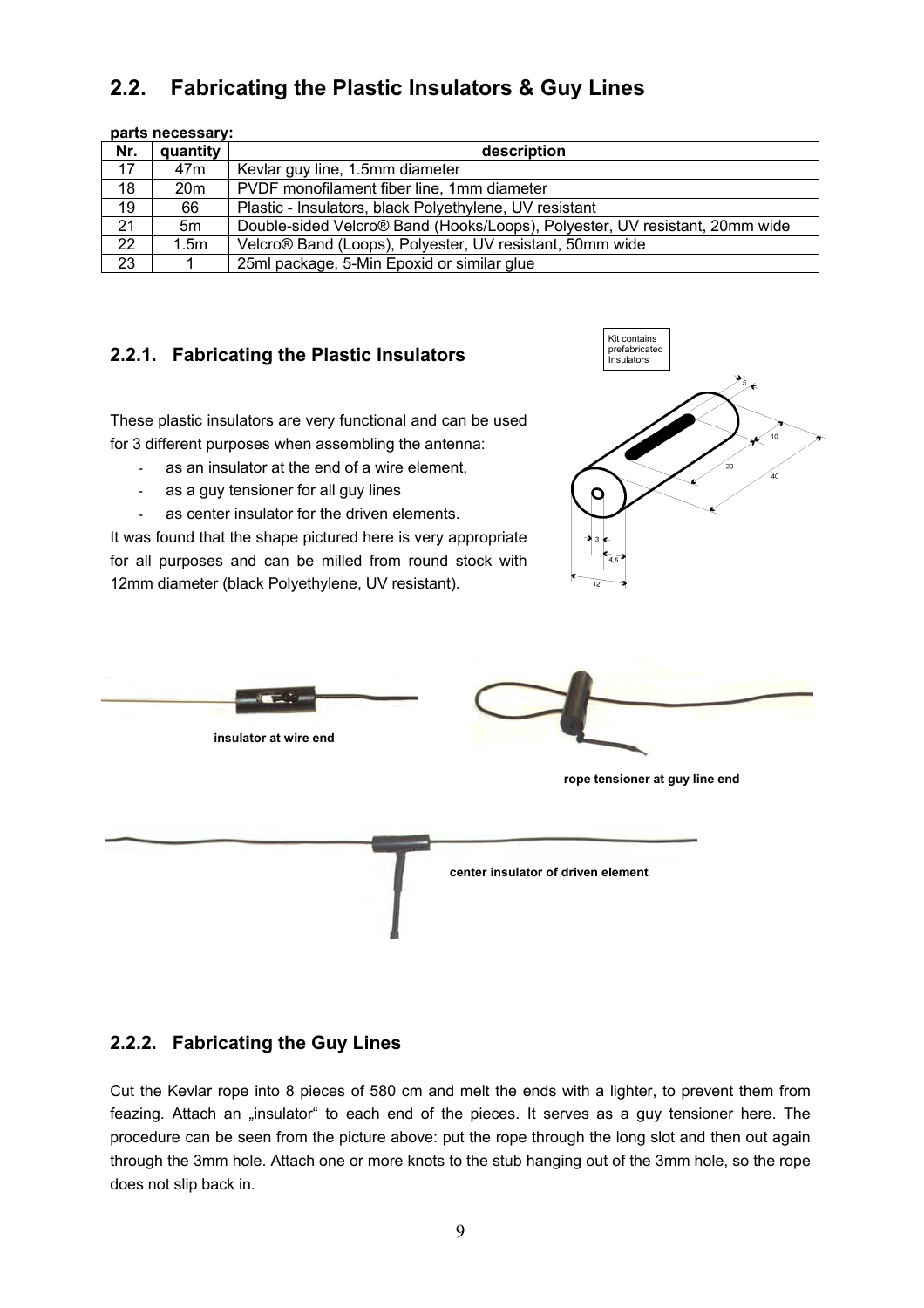After knotting, the distance between the two knots should be 535 cm. Leave the knot(s) a bit loose on one end of the rope, so you can adjust it during the first assembly of the antenna.

Cut the PVDF-Monofil line into 4 pieces of 500 cm and attach guy tensioners ("Insulators") at each end. The length between the knots should be 461 cm here. Same thing, you might leave the knot(s) a bit loose on one end, so you can adjust it during the first assembly of the antenna.



# **2.2.3. Cutting the Velcro® Straps**

Cut the 20mm wide double-sided Velcro band into 9 pieces of 40cm and 2 pieces of 70cm. The 40cm long straps will be used for attaching the wire elements to the boom. The 70cm straps will be used for attaching the balun box to the vertical mast.

Cut the 50mm band into 9 pieces of 11cm and two somewhat longer pieces (depending on the diameter of your vertical mast). Use the epoxy glue to attach the 11cm long pieces to the boom. One piece must be glued to the boom at each element attachment point (see assembly drawing on page 21).

Carefully clean the fiberglass tube and sand the spot with a fine sanding paper before applying the glue. It makes sense to mix the 2 components directly on the back of the 50mm Velcro, cover the whole strip and glue it to the pole segment. A thin layer of glue is sufficient. While the glue cures (5 minutes) the Velcro strip can be held in place perfectly by winding a piece of sticky tape around it.

| <b>Expiderbeam</b> |  |
|--------------------|--|
| <b>50mm</b>        |  |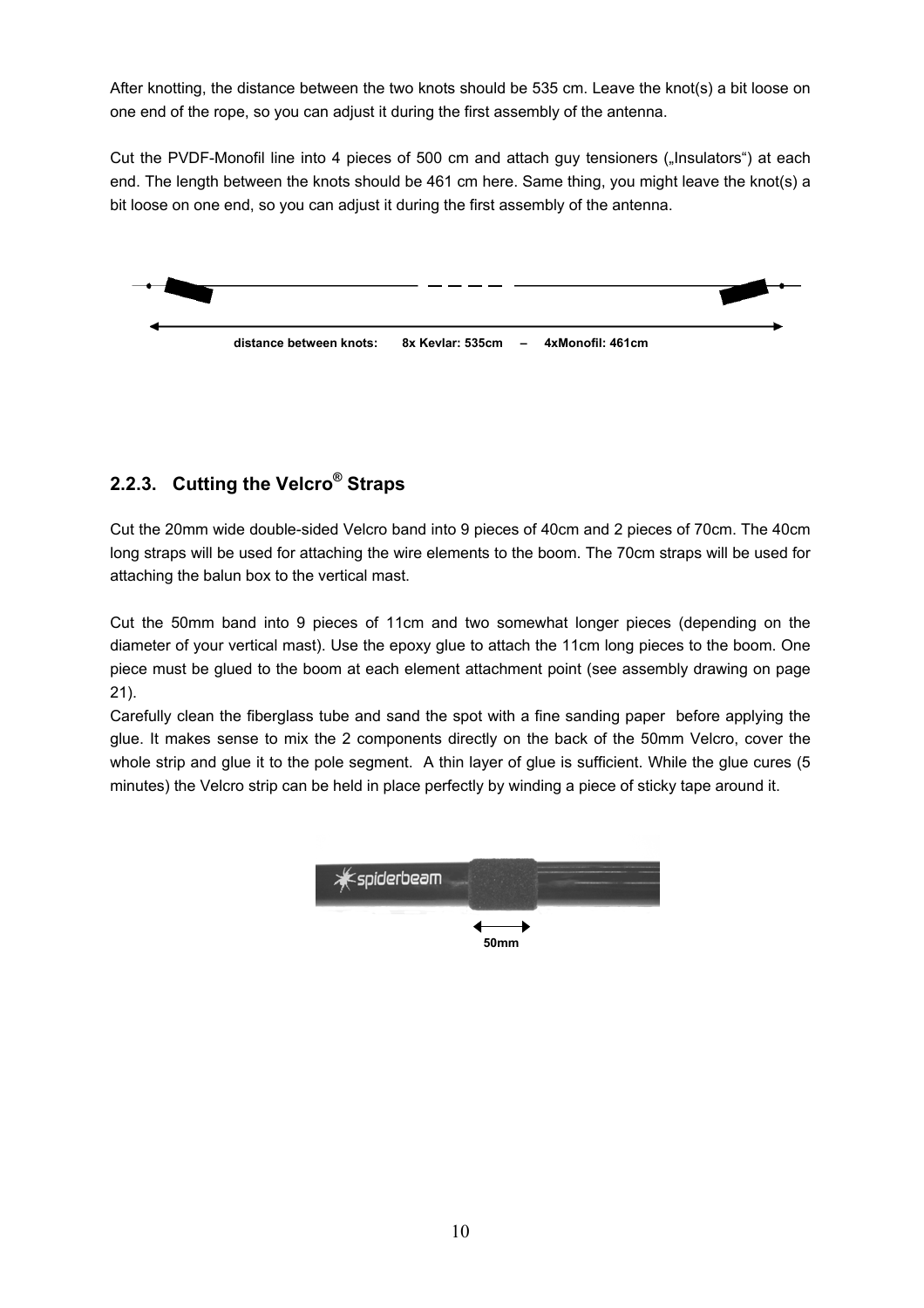# **2.3. Fabricating the Reflector & Director Elements**

|                 | parts necessary: |                                                                            |
|-----------------|------------------|----------------------------------------------------------------------------|
| Nr.             | quantity         | description                                                                |
| 18              | 46m              | PVDF monofilament fiber line, 1mm diameter                                 |
| 19              | 28               | Plastic - Insulators, black Polyethylene, UV resistant                     |
| $\overline{24}$ | 48m              | Wireman CQ-532 stranded Copperweld silky wire, PE-Insulation, 1mm diameter |
| 34              |                  | 20cm diameter spool                                                        |

# **2.3.1. Cutting the Wire Elements**

A few words regarding the wire material in advance, before cutting the wire:

Copperweld® is a trade name for copper clad steel wire. This wire has the HF conducting properties of copper wire combined with the strength of steel wire. The benefit of good conduction properties are low losses of course. The high tensile strength (resulting in low or no stretch) is at least of the same importance when building multi-element wire antennas. With these antennas, the element lengths must be must be kept exactly to the specified lengths (even 1cm does matter!).

The first versions of the spider beam were built using normal (soft) enameled copper wire. Each time when assembling and disassembling the antenna, some elements had stretched up to 10cm. As a result, the resonant frequencies of the elements change, leading to a bad deterioration of the radiation pattern, especially the front-to-back ratio.

Unfortunately single wire Copperweld is quite difficult to handle. Therefore the "Wireman" sells a specially made stranded Copperweld wire with UV resistant PE insulation jacket. This type of wire combines the 2 benefits mentioned above and is very easy to handle. It is therefore recommended for the construction of this antenna.

Velocity Factor

When using wire with an insulation jacket the physical length of the wire is approximately 1-10% shorter than its electrical length at high frequency. The insulation introduces some kind of velocity factor which depends of the type and thickness of the insulation. It must be determined very carefully and as precisely as possible. The element lengths derived from (computer) calculations must be corrected by this factor when building the antenna in real life. Therefore I would like to point out once again that the lengths specified in the tables below are only correct when using the wire specified here! When using other kind of wires (especially insulated ones) you must determine its velocity factor and adjust the lengths accordingly! Otherwise the radiation pattern will be affected badly, as mentioned above.

However, let us cut the wire lengths now:

### **ATTENTION! THE WIRES MUST BE CUT VERY PRECISELY!!**

**Even an error of one centimeter (!!) will make a difference.** 

**A yard-stick is not suitable for this task because you can only measure partial lengths and must add them together. This procedure will easily introduce a cumulative error of ± 10cm or worse. The measurements must definitely be done in one piece!** 

**A non-stretching plastic tape measure (minimum 11m long) is best suited for the job.** 

Perform the measuring and cutting on a plain and even surface (minimum 11m long), like on a concrete street or parking lot. Pull the wire straight and tension it to measure precisely. Have somebody help you pulling, or at least affix the wire and tape measure somewhere and pull yourself.

| <b>Out the following picece of wife for the o follower</b> and + allower cicrificitto. |           |            |            |
|----------------------------------------------------------------------------------------|-----------|------------|------------|
| band                                                                                   | reflector | director 1 | director 2 |
| 20 <sub>m</sub>                                                                        | 1032 cm   | 959 cm     |            |
| 15 <sub>m</sub>                                                                        | 686 cm    | 637 cm     |            |
| 10m                                                                                    | 519 cm    | 478 cm     | 478 cm     |

Cut the following pieces of wire for the 3 reflector- und 4 director elements:

**Conversion factors for dimensions in feet/inches: 1 foot = 30.48cm – 1 inch = 2.54 cm** 

**Example: 959cm = 31.463 ft = 31 ft 5.56 in = 31' 5 ½''**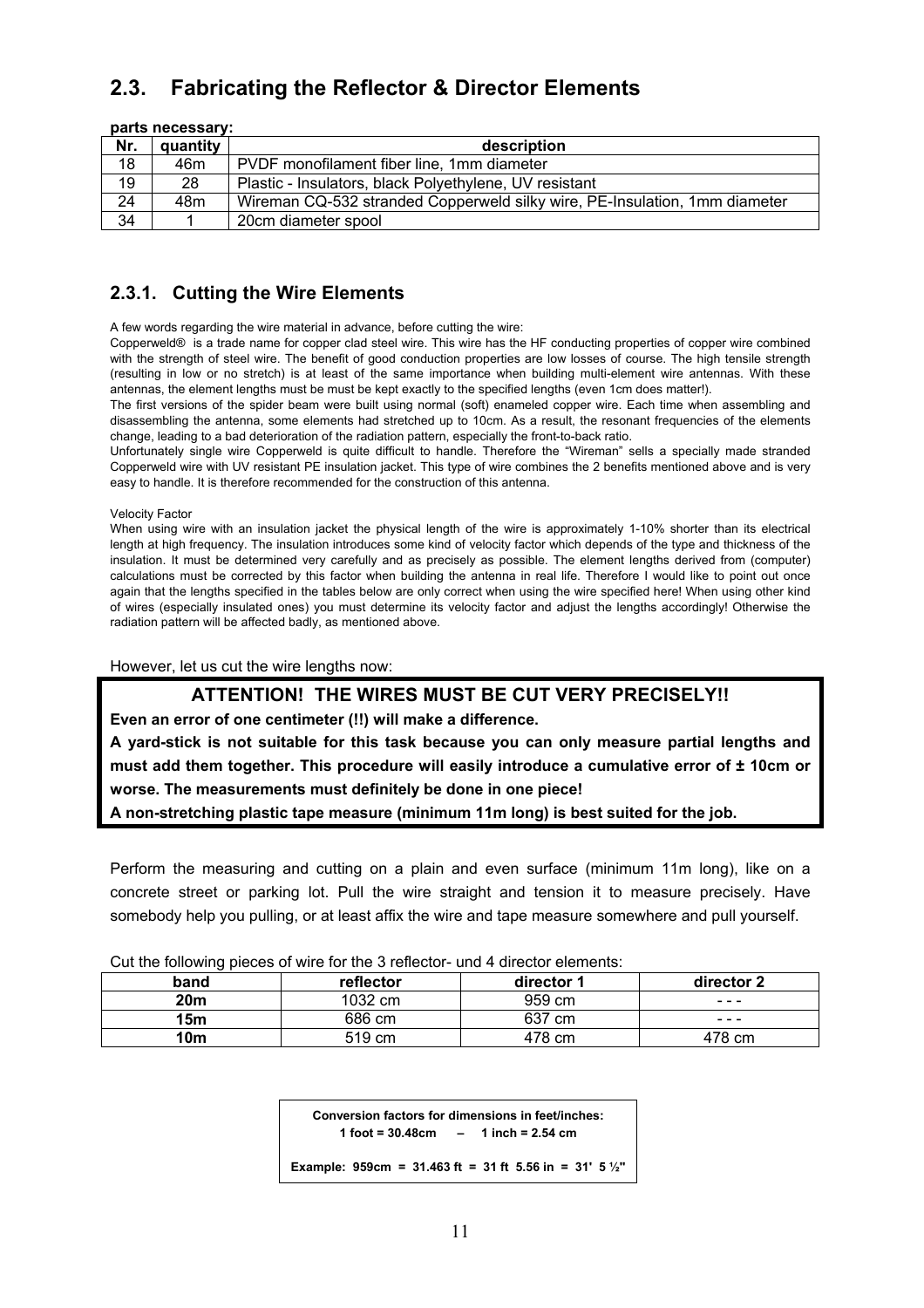# **2.3.2. Attaching the Insulators & Guy Lines**

Attach an insulator to each end of the wire: push the wire through the 3mm hole and pull it out again through the slot. Now pull a knot into the wire. You will need pliers to pull the knot tight. Let the wire stand out 2-3cm behind the knot, so you have a proper piece of wire to grip with the pliers. After making the knot, cut off the excess 2cm. These extra 2cm (on each end) are already allowed for in the lengths specified above. The length change introduced by the knot is also included already. Simply cut the lengths specified in the table, make the knots, and cut 2cm off each end. That's it. Afterwards pull the knot into the slot where it wedges so it does not come out again. These "hidden knots" make for a smooth connection, which helps a lot against getting tangled up when handling the wire elements (and winding them on the spool for transportation).



Use exactly the same procedure to attach a piece of PVDF monofilament guy line to the other end of the insulator. Just attach more than one knot, so it does not slip out of the hole.

Attach another "insulator" to the other end of the PVDF guy line. At this point it serves again as a guy tensioner. Compare chapter 2.2.2 for the procedure: put the monofil first through the slot, and pull it out again through the 3mm hole. Then attach some knots to the stub hanging out of the hole, so it does not slip back in. Let the stub be approx. 20cm behind the knot, so you can adjust its length during first assembly of the antenna.

The distances from the isolators to the knots should be as follows:

|                                        | wire element |
|----------------------------------------|--------------|
| length of monofil guy line (see table) |              |
|                                        |              |

| band            | reflector | director 1 | director 2                                                                                                                                                                                                                                                                                                                                                                                                                                     |
|-----------------|-----------|------------|------------------------------------------------------------------------------------------------------------------------------------------------------------------------------------------------------------------------------------------------------------------------------------------------------------------------------------------------------------------------------------------------------------------------------------------------|
| 20 <sub>m</sub> | 213 cm    | 248 cm     | ---                                                                                                                                                                                                                                                                                                                                                                                                                                            |
| 15 <sub>m</sub> | 246cm     | 298 cm     | $\frac{1}{2} \left( \frac{1}{2} \right) \frac{1}{2} \left( \frac{1}{2} \right) \frac{1}{2} \left( \frac{1}{2} \right) \frac{1}{2} \left( \frac{1}{2} \right) \frac{1}{2} \left( \frac{1}{2} \right) \frac{1}{2} \left( \frac{1}{2} \right) \frac{1}{2} \left( \frac{1}{2} \right) \frac{1}{2} \left( \frac{1}{2} \right) \frac{1}{2} \left( \frac{1}{2} \right) \frac{1}{2} \left( \frac{1}{2} \right) \frac{1}{2} \left( \frac{1}{2} \right)$ |
| 10m             | 282 cm    | 324 cm     | 436 cm                                                                                                                                                                                                                                                                                                                                                                                                                                         |

**Note that these lengths are valid after attaching the knots etc.! If you cut the lengths beforehand, add approx. 40cm to each length, so you have enough room for making the knots and probably adjusting the lengths!** 

As soon as you have completed each wire element, label it (e.g. with a white "Edding" pen) and wind it onto the spool.



All the wire elements fit on the spool, on top of each other.

In fact, it makes sense to wind the wire elements and guy lines onto the spool in the following order:

- first the driven elements, 15m, 20m, 10m
- then 20m dir, 20m ref, 10m dir2, 15m ref, 15m dir, 10m ref, 10m dir1.
- Then the guy lines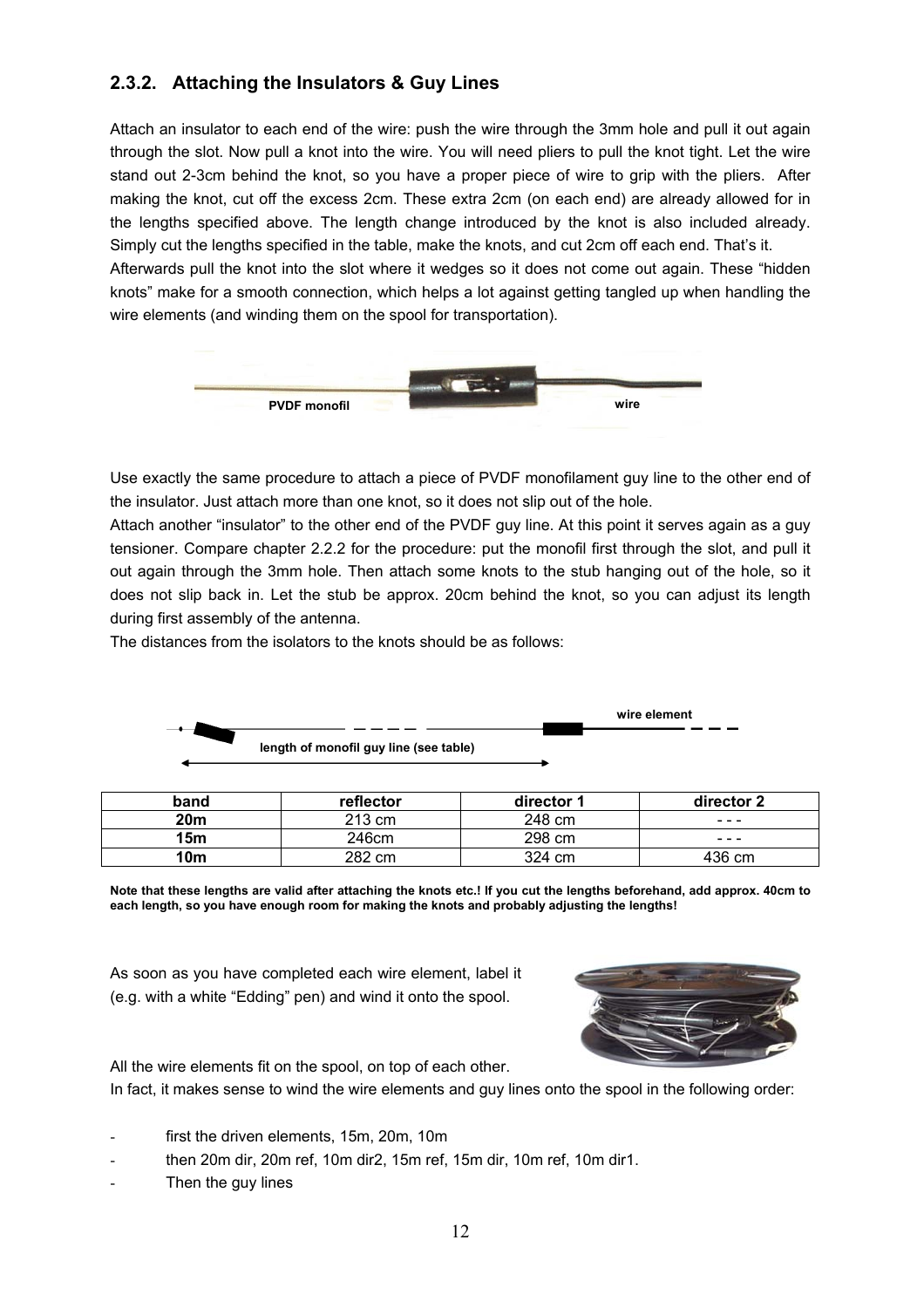This is because when assembling the antenna later on you will start with the guy lines (on top of the spool), then install the 10m parasitic elements, then proceed with the parasitic elements of the lower bands, then install the 10m, 20m and 15m driven elements (see Chapter 3.2.). Disassembly of the antenna is done in the opposite order.

### **Double-Checking the wire element lengths after completion:**

If you want to double-check the wire elements for correct lengths after you have manufactured them, measure the wires again from end to end. To arrive at the correct dimensions, subtract 8 cm from the values given in the table on page 11. (Because 4cm (2cm on each side) have been cut off after making the knot, and another 4 cm (2cm on each side) have "disappeared" by tying them into the knots). The same method for calculating the finished element lengths can of course be used for all the different antenna versions described in later chapters.

Example: After assembly, the 20m Reflector should measure 1024 cm from end to end.

# **2.4. Fabricating the Driven Elements**

| parts necessary: |          |                                                                            |  |
|------------------|----------|----------------------------------------------------------------------------|--|
| Nr.              | quantity | description                                                                |  |
| 18               | 16m      | PVDF monofilament fiber line, 1mm diameter                                 |  |
| 19               | 14       | Plastic - Insulators, black Polyethylene, UV resistant                     |  |
| $\overline{24}$  | 24m      | Wireman CQ-532 stranded Copperweld silky wire, PE-Insulation, 1mm diameter |  |
| 25               | 6        | M6 tubular cable lugs, tin plated copper, 2 of them with 90° angle         |  |
| $\overline{26}$  | 1m       | Heat shrink tube 6/2mm with hotmelt glue inside                            |  |
| $\overline{27}$  | 30cm     | Heat shrink tube 3/1mm with hotmelt glue inside                            |  |

# **2.4.1. Cutting the Wire Elements**

For each band, cut the following 2 pieces of wire:

| band            | <b>Driven element</b> |
|-----------------|-----------------------|
| 20 <sub>m</sub> | 2 x 547 cm            |
| 15m             | 2 x 337 cm            |
| 10 <sub>m</sub> | 2 x 297 cm            |

When cutting these element lengths please remember the reference to accuracy in chapter 2.3.1.

The 15m driver can be fabricated immediately:

Solder one of the 90° cable lugs to each wire. To seal the connection and as a stress relief device we will cover it with some heat shrink tube. First shrink a piece of 3mm tube over the wire, then shrink a piece of 6mm tube over the cable lug and wire (see picture).

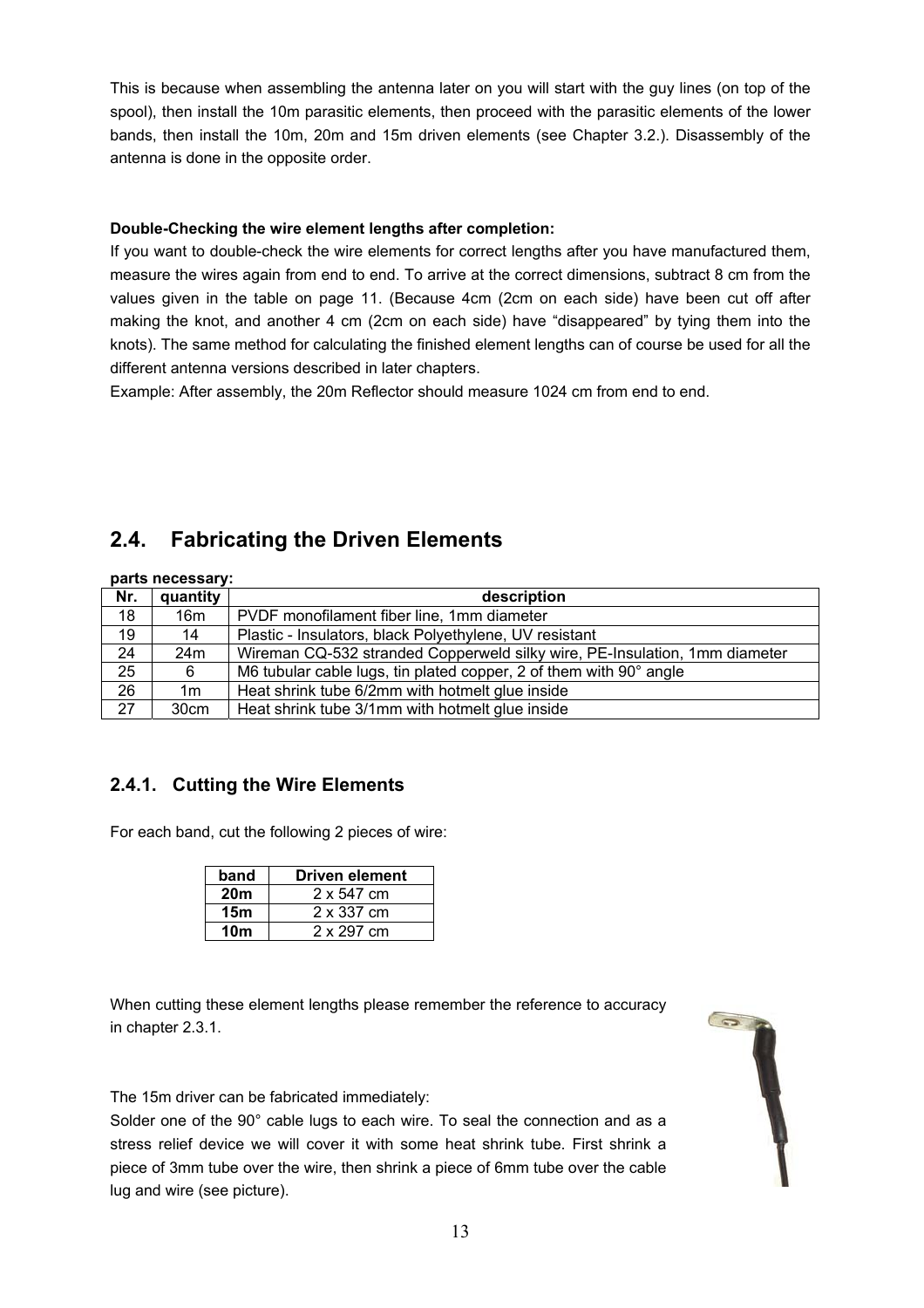# **2.4.2. Fabricating the Symmetric Feed Lines**

The wire lengths cut for 20m and 10m will now be transformed into driven elements (Section A) with attached feedline (Sections B and C):



The symmetric feed line (open wire feeder) is kept together with short pieces of heat shrink tube. Cut the 6mm tube into short pieces of 3cm. Place the two wires in parallel and attach the heat shrink tubes in short distances (approx. 3cm). This way you build section B of the feedline.

**Important N.B.:** Make sure the wires run properly in parallel and never cross each other. Otherwise there will be a phase shift of 180° on the feed line!

Do not attach heat shrink tubes to the last centimeters of the feed line, just leave it open (section C).

When attaching the heat shrink tubes, work with properly controlled heat (please use a hair dryer or the like, do not use a lighter!), in order not to damage the PE insulation jacket of the wire. Otherwise you might risk a short circuit on the feed line.

You might want to put a second piece of heat shrink tube on top of the pieces at the beginning and end of section B, as a stress relief. Now pull each side of the driven element through one hole of an insulator, until the feedline gets stuck in the isolator slot.

Afterwards put a short piece of PVDF monofil through the slot and knot it into a little loop:

As a last step, solder cable lugs to the end of section C.

Again seal the connection and form a stress relief device by first shrinking a piece of 3mm tube over the wire and afterwards a piece of 6mm tube over the cable lug and wire.

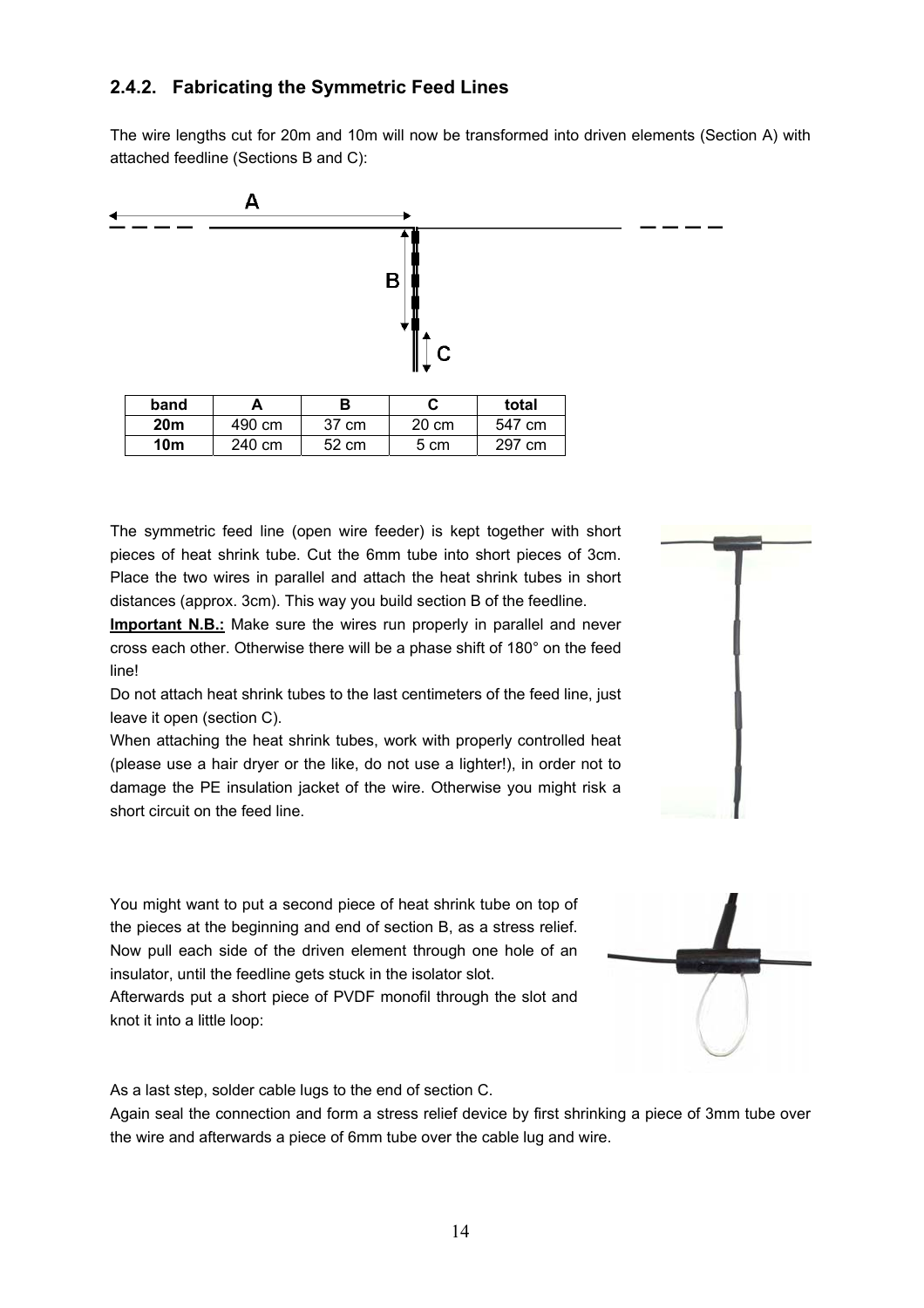### **2.4.3 Attaching the Insulators & Guy Lines**

Attach an insulator to the end of each wire element. Same procedure as before: push the wire through the 3mm hole, pull it out again through the slot and make a knot into the wire. In contrary to what you have done when mounting the isolators to the director and reflector elements, leave a stub of wire hanging out of the long slot:



Let this stub be 15cm long on 20m, and 10cm long on 15m and 10m. Fold back half of the wire and attach it with a cable tie, as shown in the picture.

These short pieces of excess wire will enable you later on to easily shift the resonant frequency of the driven elements, in order to optimize the SWR across the operating range. If resonance is too high, the element is too short. Fold out some more wire. If resonance is too low, fold the excess wire further back, thus shortening the element. (see chapter 3.4.).

Attach another "insulator" to the other end of the PVDF guy line, where it serves again as a guy tensioner. The procedure should be well known by now: put the monofil first through the slot, and pull it out again through the 3mm hole. Then attach some knots to the stub hanging out of the hole, so it does not slip back in. Let the stub be approx. 20cm behind the knot, so you can adjust its length during first assembly of the antenna.

The distances from the isolators to the knots should be as follows:

**15m** 203 cm **10m** 310 cm



**Note that these lengths are valid after attaching the knots etc.! If you cut the lengths beforehand, add approx. 40cm to each length, so you have enough room for making the knots and probably adjusting the lengths!**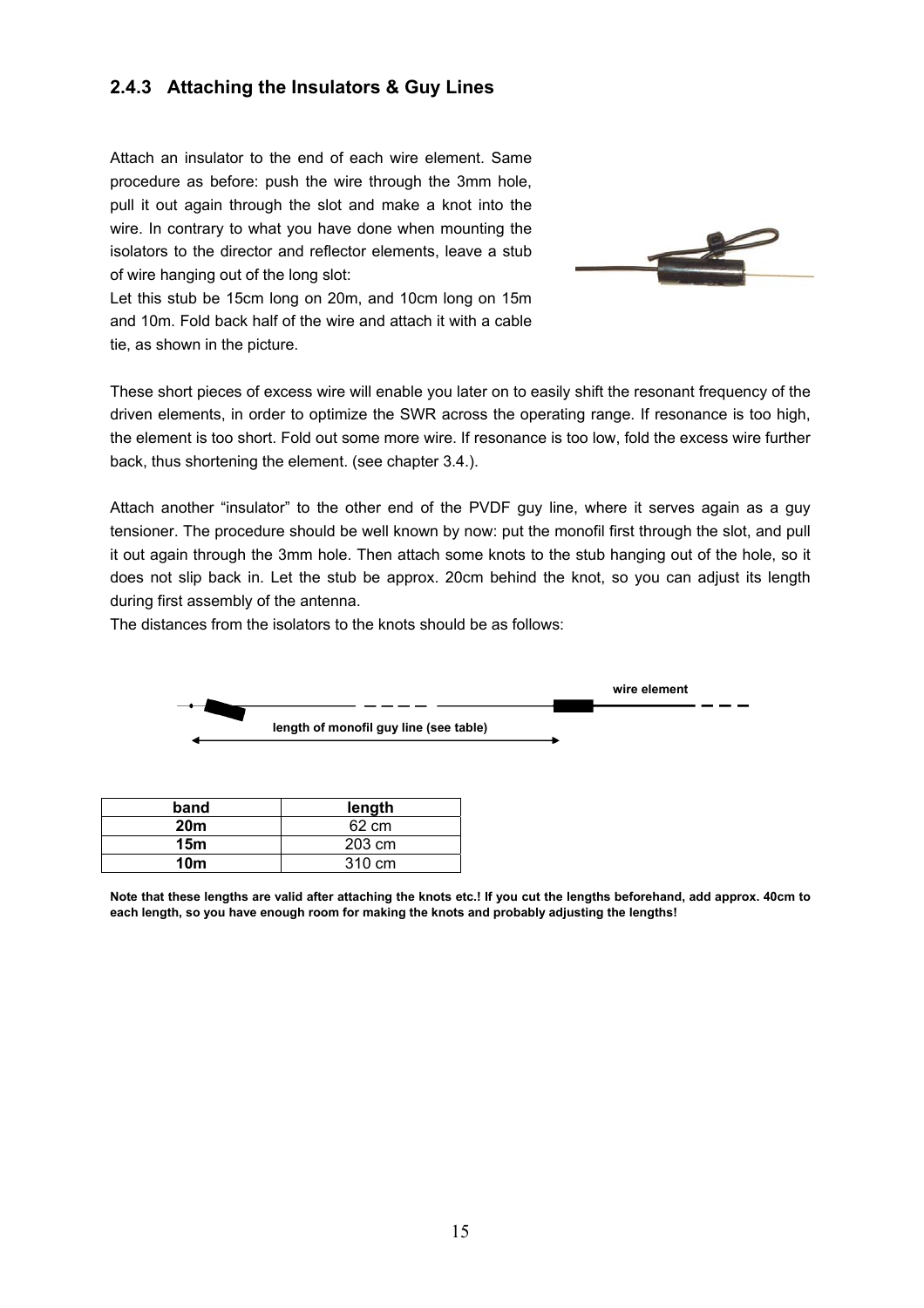# **2.5. Fabricating the Balun (Coax choke)**

| parts necessary: |                |                                                                     |
|------------------|----------------|---------------------------------------------------------------------|
| Nr.              | quantity       | description                                                         |
| 6                |                | aluminum 'U'-section, 15x15mm, wall thickness 1,5mm, length = 200mm |
| 8                | 4              | bolts, V2A, M6x30                                                   |
| 9                | $\overline{2}$ | bolts, V2A, M6x16                                                   |
| 11               | 6              | M6 nuts, V2A                                                        |
| 12               | 10             | M6 washers, V2A                                                     |
| 14               | 4              | screws, V2A, M3x10                                                  |
| 15               | 4              | M3 nuts, V2A                                                        |
| 16               | 6              | rubber sealing washers for M6                                       |
| 25               | 4              | M6 tubular cable lugs, tin plated copper, with 90° angle            |
| 28               |                | weatherproof plastic enclosure, 120x90x55mm, waterproof             |
| 29               | 1m             | Teflon Coax cable RG142 (or RG303)                                  |
| 30               |                | Ferrite toroid ring FT-240-61                                       |
| 31               |                | PL Coax socket SO239                                                |
| 32               |                | Rubber gasket for Coax socket                                       |
| 33               |                | M3 soldering tag                                                    |

The feed point impedance of each driven element is very close to 50  $\Omega$ . The short pieces of transmission line do not have a significant effect on this impedance either, so the 50  $\Omega$  show up at the balun as well. Therefore no impedance transformation is necessary, but only the unsymmetrical coax cable must be matched to the symmetrical antenna (balanced antenna – unbalanced coax).

So, instead of winding a real transformer (with all the problems and losses that may arise) it is possible to use a simple coax choke here. The simplest version of a coax choke is constructed by coiling up a few turns (5-10) of coax cable right at the feed point. Anyway, the performance of such a choke is highly dependent on the operating frequency, the coax cable used, the diameter and height of the coil. Another problem is using a smaller coil diameter than allowed for the specific coax, which will make the cable deteriorate over time.

A much better solution is the coax choke developed by W2DU (QST 3/1983) or W1JR: take a piece of thin coax cable and slip a number of ferrite beads over the outer plastic jacket or wind the coax on a ferrite toroid. Both types have the same effect: the impedance of the coax sleeve increases effectively (factor 10-30). This stops current from flowing on the sleeve (outer conductor), resulting in a good match of the balanced antenna to the unbalanced coax cable. Using a piece of Teflon coax makes such a coax choke easily capable of handling 2KW continuous HF power.

The coax choke described in detail below is not only suited for this antenna, but for a lot of antennas in the frequency range between 1.8 – 30MHz, e.g. for any kind of dipoles.

# **2.5.1 Machining the Balun Enclosure**

Drill two 6.5mm holes into the floor plate, where we will attach the mounting angle later. Drill a 16mm hole and four 3.5mm holes for the coax socket on the front. Drill two more 6.5mm holes on the opposite wall, and one 6.5mm hole on each side wall. We will mount the feedpoint screws here:





Kit contains predrilled enclosure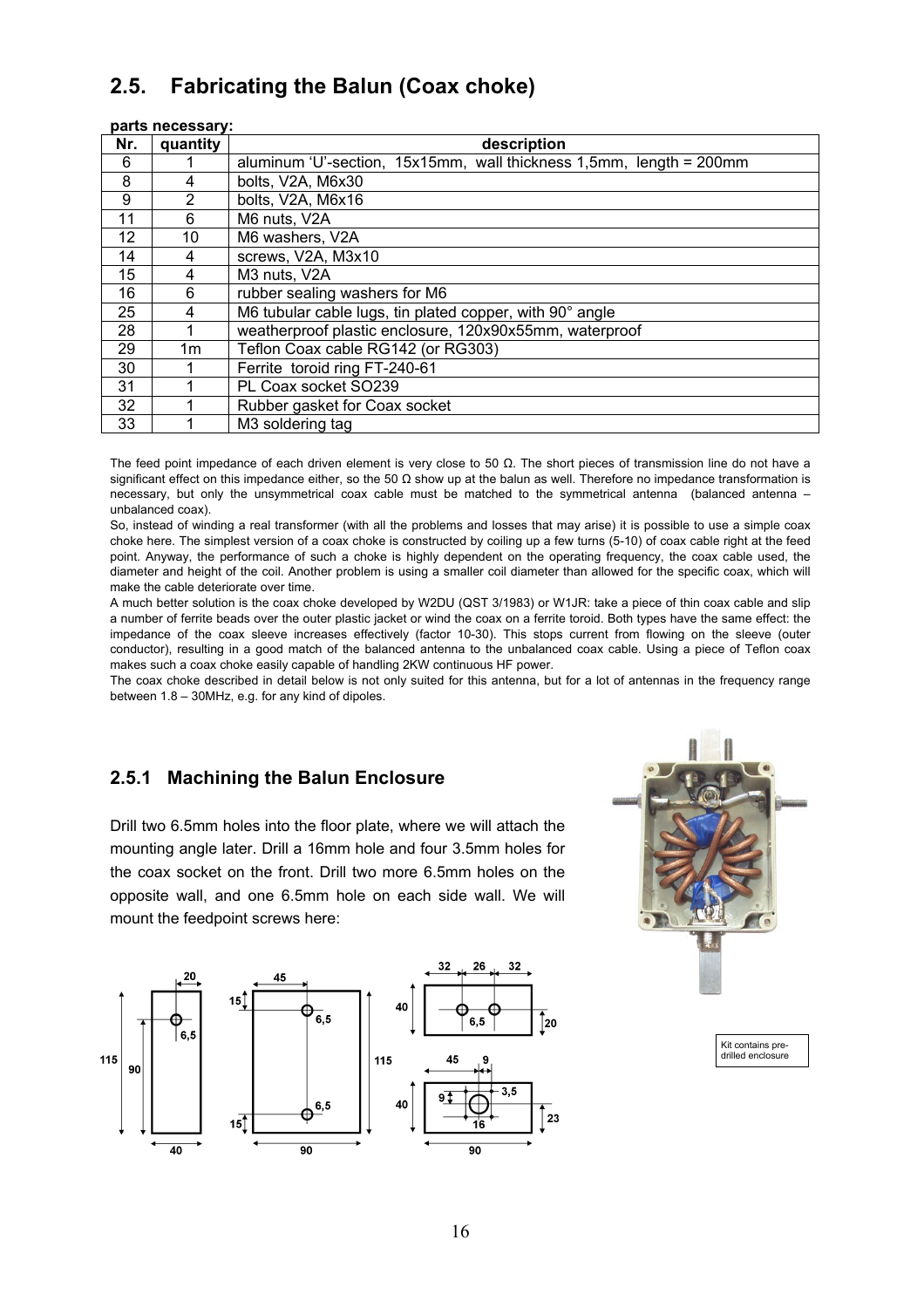Drill two 6.5mm holes into the aluminium U section: It will be used as a mounting angle for mounting the balun to the vertical mast

### **2.5.2 Inserting the Balun**

First mount the mounting angle below the floor plate. You will need 2 M6x16 bolts, 2 washers and 2 rubber sealing washers.

Then mount the coax socket (including its rubber gasket) to the front wall, using the 4 M3 screws. Attach the soldering tag to one of these screws. You will later solder the sleeve of the Teflon coax to this tag.

Now wind the coax choke on the toroid. Try to match the cable lengths closely, otherwise it might not fit into the enclosure. After 6 windings on one side, cross over to the other side and put on another 6 windings. Make sure you wind them in the proper winding direction (see photo).

Remove 20mm of the outer plastic jacket on one end of the coax. Carefully separate inner conductor and sleeve. Twist the coax braid so it forms one big stranded conductor. Shorten the inner conductor to 10mm length and carefully remove 5mm of its insulation. This end of the coax will be soldered to the coax socket later.

For now attach it to the rim of the toroid with a piece of tape. Wind 12 windings onto the toroid as shown in the picture and attach the other end with a piece of tape as well.

This end should be approx 40-60mm. Remove 40mm of the outer plastic jacket and carefully separate inner conductor and sleeve. Twist the coax braid so it forms a big stranded conductor. Carefully remove 10mm of the insulation of the inner conductor. Then solder 2 cable lugs each to the inner conductor and braid (see picture):

Mount each of the 4 cable lugs with a M6x30 bolt through the holes in the side and top walls. Add washers on both sides of the walls, and a rubber sealing washer on the inside of the enclosure. Tighten these screws firmly. They will later become the feed points for the driven elements. (10m will be connected to the top, 20/15m to the screws on the sides).

As a last step, solder the other end of the coax cable to the coax socket.

Screw on the lid (dont forget the gasket) and the balun is finished.







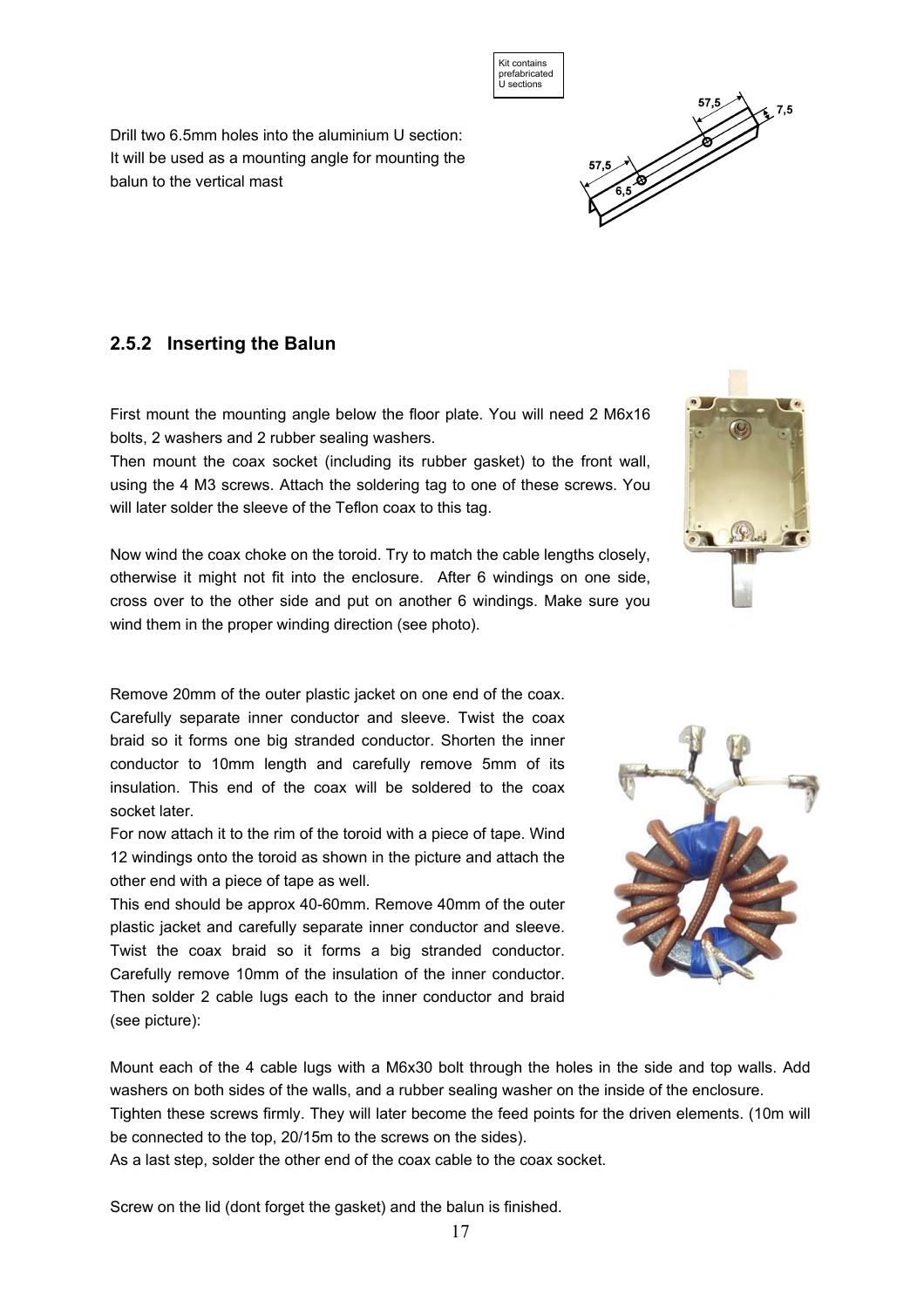# **3. Assembly**

All the chores described in Chapter 3 have to be done each time when putting up the antenna.

# **3.1. Assembling the supporting cross [ spider ]**

#### **parts necessary:**

| Nr. | quantity | description                                                              |
|-----|----------|--------------------------------------------------------------------------|
|     |          | assembled center joint made in chapter 2.1.                              |
|     | 8        | Kevlar guy lines made in chapter 2.2.2.                                  |
|     | 4        | PVDF monofil guy lines made in chapter 2.2.2.                            |
|     |          | vertical antenna mast                                                    |
|     | 20       | fiberglass tube segments, length = $1.15m$ , diameter 35mm               |
| 10  | 2        | U-bolts, V2A, M6, U-diameter 60mm, shaft length 95mm, thread length 45mm |
| 11  |          | M6 nuts, V2A                                                             |
| 12  |          | M6 washers, V2A                                                          |
| 13  | 4        | M6 lock-washers, V2A                                                     |
| 20  | 8        | Rubber O-Rings (EPDM, UV resistant), 28x6mm                              |
| 35  |          | sealing caps for the fiberglas tubes (pos. 1)                            |

### **3.1.1. Mounting the Vertical Mast**

Mount the center plate to the vertical mast. Adjust the hole in the center joint so it matches the diameter of your vertical mast (as described in chapter 2.1.2). Put the vertical mast through the center joint, let it stand out approx. 50cm at the top and tighten the U-bolts (don't forget the washers and probably lock-washers, for permanent use)



### **3.1.2. Mounting the Fiberglass Poles**

First plug together 3 of the fiberglass tube segments. Slide a rubber O-ring over the end of the third segment:



A few words regarding the spreaders.

Of course you can use telescopic poles or fishing rods for the (altogether) 5m long spreaders. You should make sure they are strong enough however. 5m long fishing rods will not do the job, because the upper segments are much to thin and flexible. Spiderbeam "Version 1" employed the bottom 5m of 9m long telescopic poles, which resulted in very rugged spreaders. Unfortunately the telescopic poles have some other disadvantages. After a while they tend to slip back into another. As a precaution one must secure the joints with tape or glue them together permanently. Also, the extracted length tend to very from one setup to the other, making it very difficult to work with fixed attachment points.

That is why the new system using the pole segments pictured above has been developed. It has the added benefit of some redundancy, because all segments are identical. The antenna can be put to work even if one segment breaks, which is not guaranteed with the telescopic poles.

Of course the segments need a bit more space during transportation but the antenna box only got bigger by one third, so it was deemed a very acceptable compromise.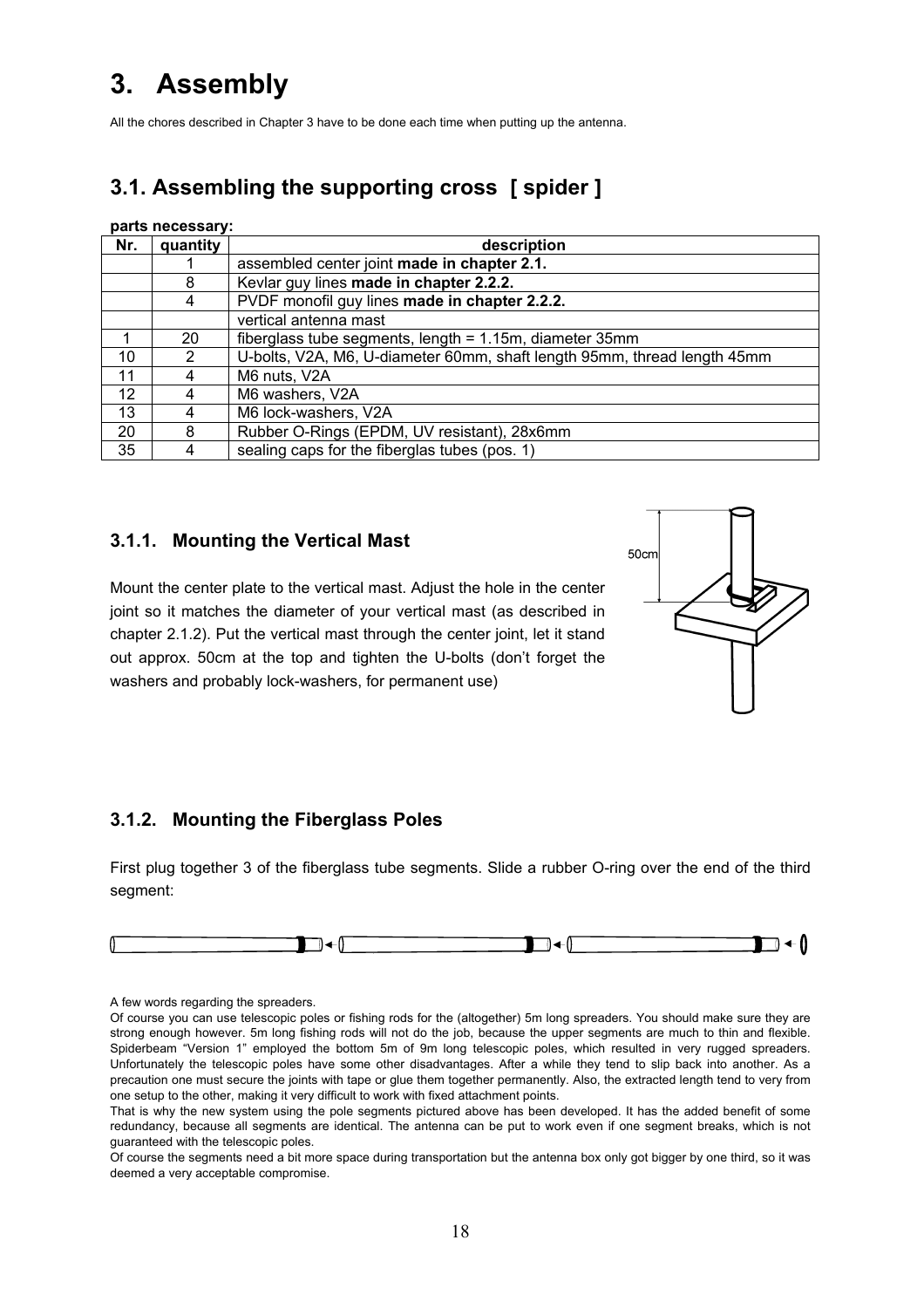Stick the 4 spreaders into the center joint and first attach the 4 horizontal guy lines (PVDF monofil):

Pull a short length of the rope through the guy line tensioner ("insulator") at the end of the guy line, thus forming a loop or slipknot (see photo in chapter 2.2.1). Slide this loop over the end of the spreader until it stops at the rubber O-ring and pull it tight. The ring prevents the loop from sliding further inwards.



The last loop of the last guy line cannot be put over the last spreader tube. First pull it tight, thus pulling tight all 4 guy lines. Then wind it around the tube once and tuck the "insulator" behind the guy line arriving at this point from the other side. The "insulator" gets jammed and prevents the winding from unrolling, thus securing the joint. Voila, done.



Now put 2 additional segments on each spreader, for a total length of 5m. Again slide a rubber O-ring over the last segment of each spreader.

Now attach the lower Kevlar-guy lines:

Just as you have done in the last step, create a loop through the "insulator" at each end of the guy line. Slide one loop over the end of the spreader until it rests against the rubber O-ring. Put the other loop over the bottom of the vertical mast and slide it upwards until it touches the center joint.

That means, at this moment the lower guy lines will not be pulled tight. Instead they will hang loosely with a little slack:

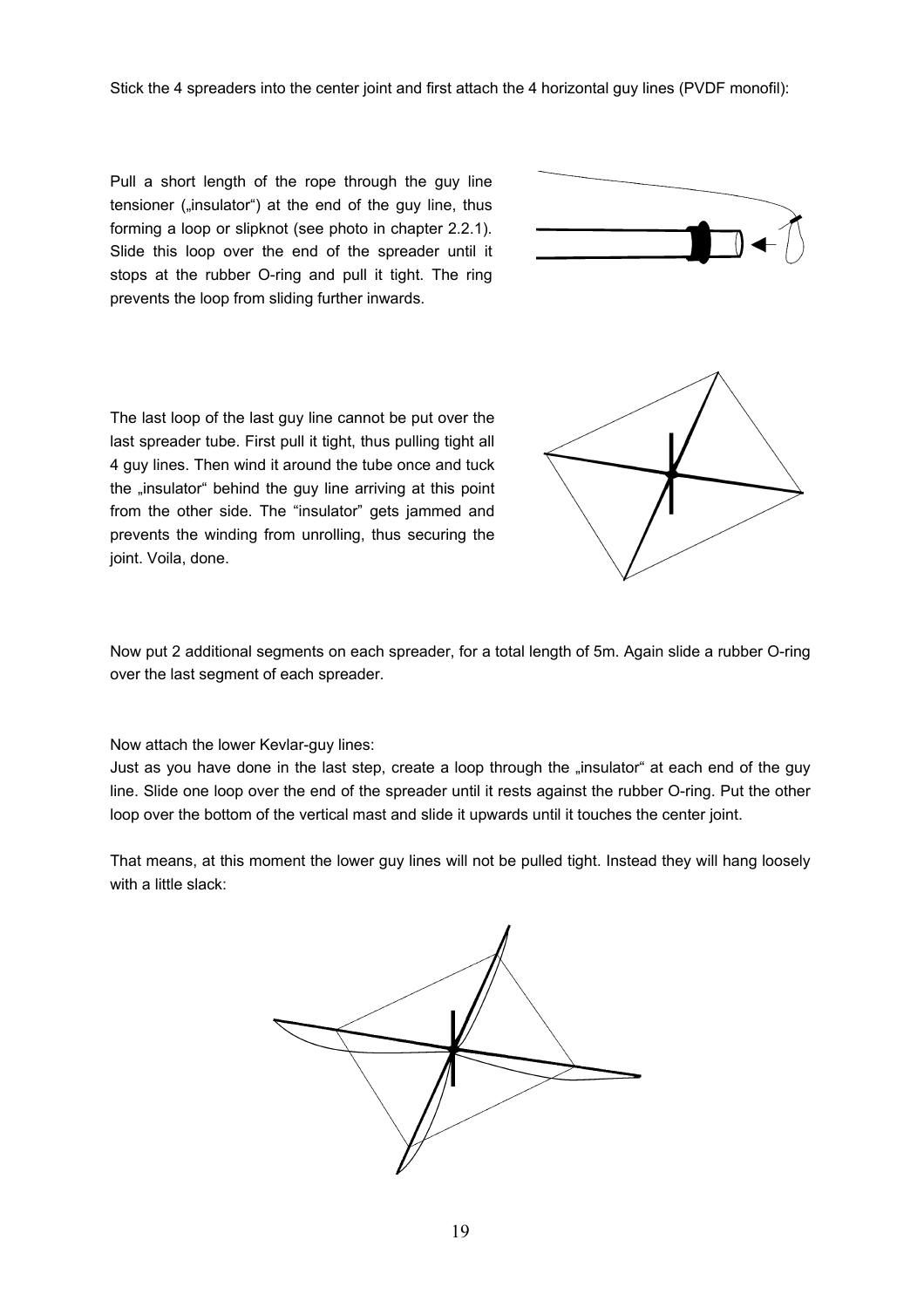As a last step attach the upper Kevlar guy lines, using exactly the same procedure: create a loop at each end of the line, put one loop over the end of the spreader, put the other loop over the upper end of the vertical mast, done.

If you have problems pulling the rope tight enough to put the loop over the vertical mast, here is a hint: Stand behind the vertical mast, so the spreader to be fixed at this moment points away from you. Now push the top of the vertical mast away from you. The spreader will bend upwards, leaving more than enough slack in the guy line to easily slide it over the vertical mast.



During the first assembly of the antenna you will probably have to adjust the lengths of the guy lines a little bit, by moving the guy line tensioners ("insulators") a few centimeters. It seems a good idea to make the upper guy lines approx 3cm shorter, so the spreaders are bent upwards just slightly.



As a last step, put a sealing rubber cap on the end of each spreader to prevent accumulation of rain water inside the tubes.

The basic spider is now assembled. Our next step is to attach the wire elements.



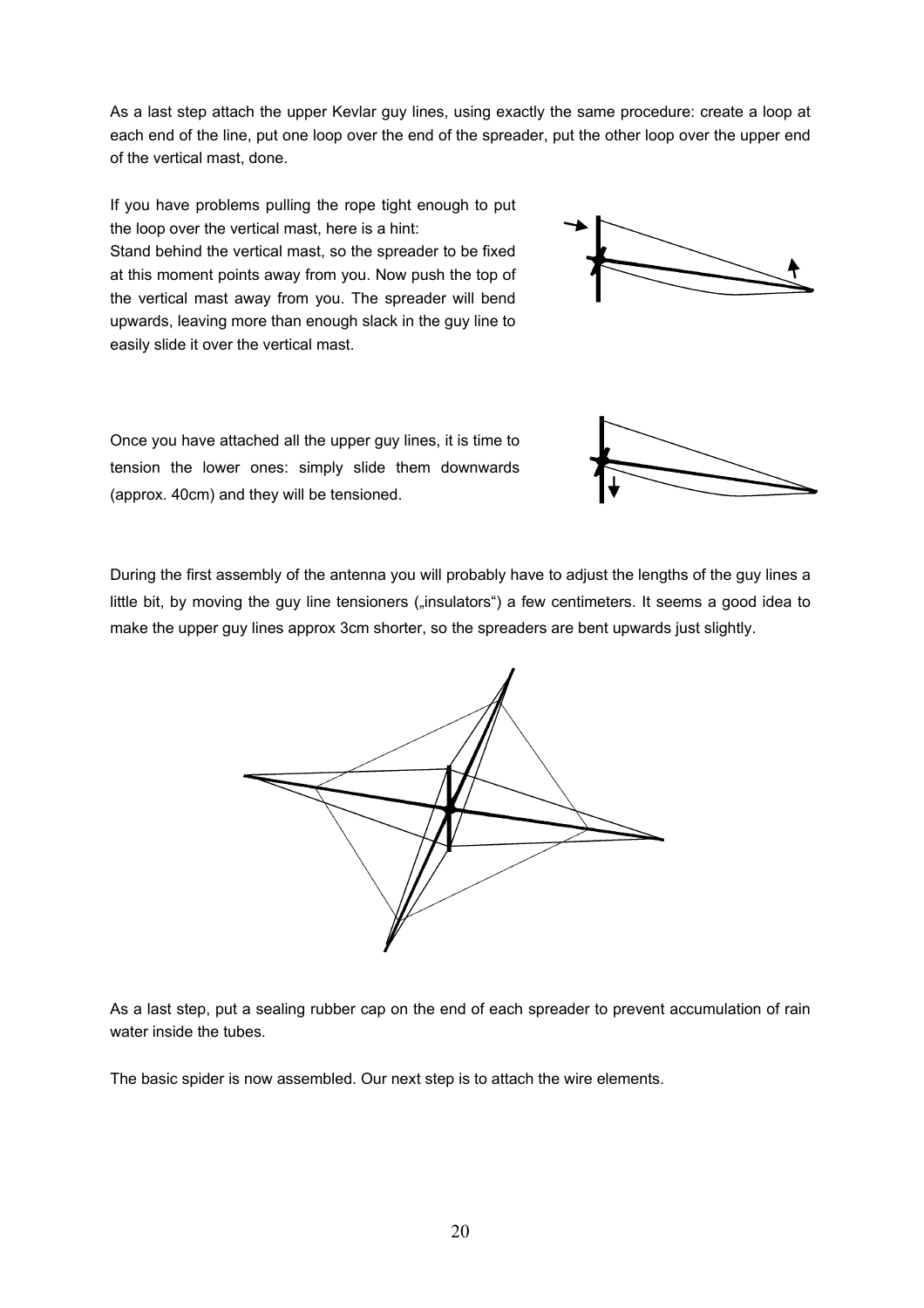# **3.2. Mounting the Reflector & Director Elements**

| parts necessary: |          |                                                                         |  |
|------------------|----------|-------------------------------------------------------------------------|--|
| Nr.              | quantity | description                                                             |  |
|                  |          | Spider, prepared in chapter 3.1.                                        |  |
|                  |          | director and reflector wire elements made in chapter 2.3.               |  |
|                  |          | 40cm long double-sided Velcro Straps (20mm wide) made in chapter 2.2.3. |  |

Mounting the Elements fabricated in Chapter 2.3. is really easy. At the first assembly of the antenna you need to decide which pair of fiberglass poles will form the "boom" and which will form the "lateral spreaders". In chapter 2.2.3. you cut 11cm long (50mm wide) Velcro $^\circ$  Strips. At the first assembly you have to glue them to the boom, at each point where a wire element will be attached (see chapter 2.2.3. and drawing below).

Before attaching and tensioning the wire elements it is very helpful to raise the fiberglass spider assembly approx 50cm above ground level, e.g. by mounting it on a short stake driven into the ground.

#### **Mounting a wire element:**

**1.** Like in the last chapter, create a loop through the guy line tensioner ("insulator") at the end of each guy line. Put this loop over the end of one spreader until it rests against the rubber O-ring. Pull it tight there.

**2.** Unroll the wire element.

**3.** Mount the other end of the wire element at the opposite spreader just as described in **1.**

**4.** Strap the center of the element to the boom, on the 50mm Velcro Strip attached there.

I.e. take a 40cm double-sided Velcro strap and wind it crosswise over the wire:

Now the element should be stretched in the form of a V or triangle. Should the lines need adjusting when assembling the antenna for the first time, symmetry should be maintained by ensuring the line lengths are kept equal on both sides.

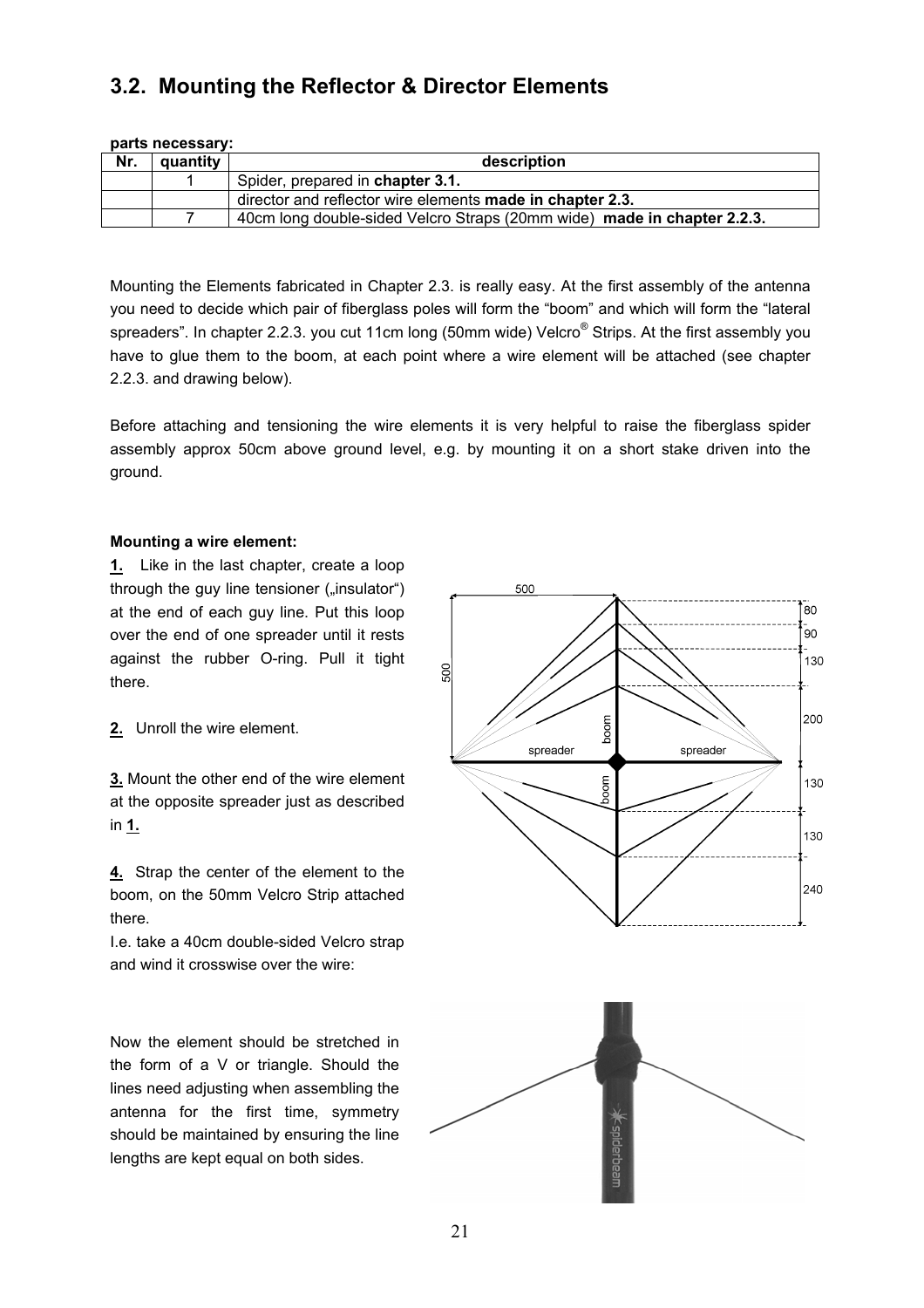The element attachment points on the boom measured from the center are:

| band            | reflector | director 1 | director 2 |
|-----------------|-----------|------------|------------|
| 20m             | $-500$ cm | 500 cm     | ---        |
| 15 <sub>m</sub> | $-260$ cm | 330 cm     | ---        |
| 10 <sub>m</sub> | $-130$ cm | 200 cm     | 420 cm     |

These distances are not nearly as critical as the wire element lengths! ±10cm or perhaps more is OK.

The elements are installed from the inside working outwards, i.e. the 10m reflector and director1 first, followed by 15m etc. Care should be taken not to over tension 'outside' elements to avoid slackening the inner elements

# **3.3. Mounting the driven Elements**

|     | parts necessary: |                                                                         |
|-----|------------------|-------------------------------------------------------------------------|
| Nr. | quantity         | description                                                             |
|     |                  | driven elements made in chapter 2.4.                                    |
|     |                  | balun made in chapter 2.5.                                              |
|     |                  | 40cm long double-sided Velcro Straps (20mm wide) made in chapter 2.2.3. |
|     |                  | 70cm long double-sided Velcro Straps (20mm wide) made in chapter 2.2.3. |
| 11  | 4                | M6 nuts, V2A                                                            |

First attach the balun box to the vertical mast. Place the aluminium mounting angle against the mast and strap the ends to the mast, using the 70cm long pieces of double-sided Velcro<sup>®</sup> band. During the first assembly of the antenna you must of course first glue some 50mm wide Velcro strips to the vertical mast.

Mount the balun on the front side of the vertical mast, when looking in forward direction. The feedpoint screws should be at a height of  $H = 40$ cm above the center joint plate.



Of course you can also mount the balun with hose clamps or the like. But you will be surprised how strong the Velcro keeps it in place and, especially for portable operations the mounting procedure is incredibly fast.

First attach the feed line for the 10m driven element: connect the cable lugs to the bolts extending from the top of the balun box. Let the feedline slope downwards to the boom and attach the center of the driven element to the boom. The distance from the attachment point to the vertical mast should be  $D = 50$  cm.

**Important N.B.:** Pay attention that the feedline is not twisted, i.e. the left feedpoint screw is really connected to the left dipole leg!

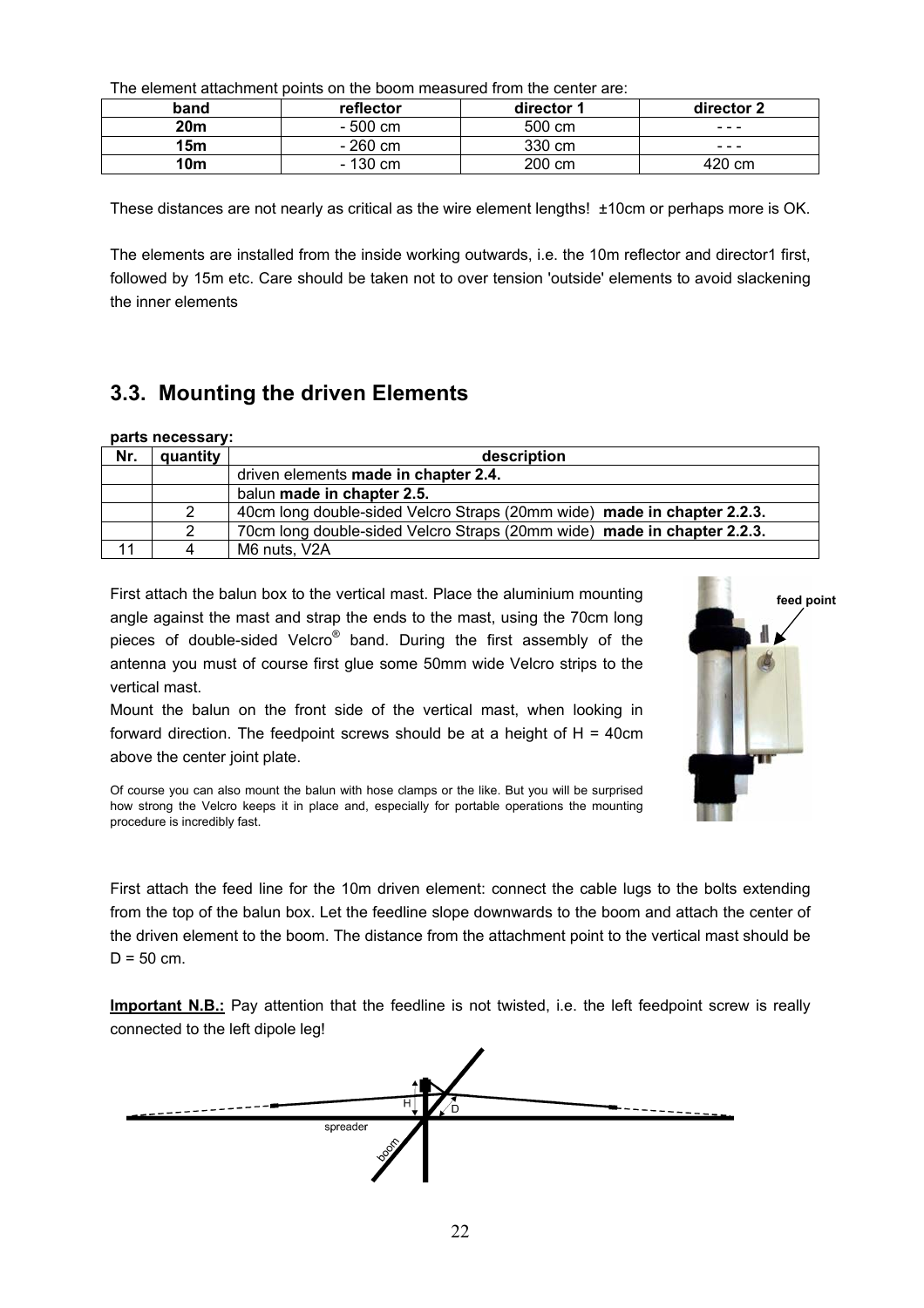To mount the center of the driven element to the boom, stick one of the 40cm long double-sided Velcro straps through the monofilament loop hanging out of the center isolator. Then strap the Velcro band to the boom. During the first assembly of the antenna you have to glue a piece of 50mm wide Velcro to the attachment point on the boom of course.



Now stretch the dipole to the end of the spreaders. Attaching the guy line is done a little bit different than usual. Simply wind the end of the guy line one or two times around the pole and then tuck the "insulator" behind one of the other lines mounted there. It gets jammed and prevents the windings from unrolling, thus securing the joint.

Follow the same procedure to mount the 20m driven element. Connect its feedline to the screws extending from the sides of the balun box. Mount the center of the driven element to the boom in a distance of  $D = -40$ cm (backwards).

Remember to pay attention, do not twist the feedline!



As a last step connect the 15m dipole to the screws protruding from the sides of the balun box as well. String the dipole above the spreaders and attach the guy line to their ends.



#### **Congratulations!**

The assembly is complete – your spider beam is ready to go on the air! Quickly connect a coax cable, mount it to the mast and up it goes...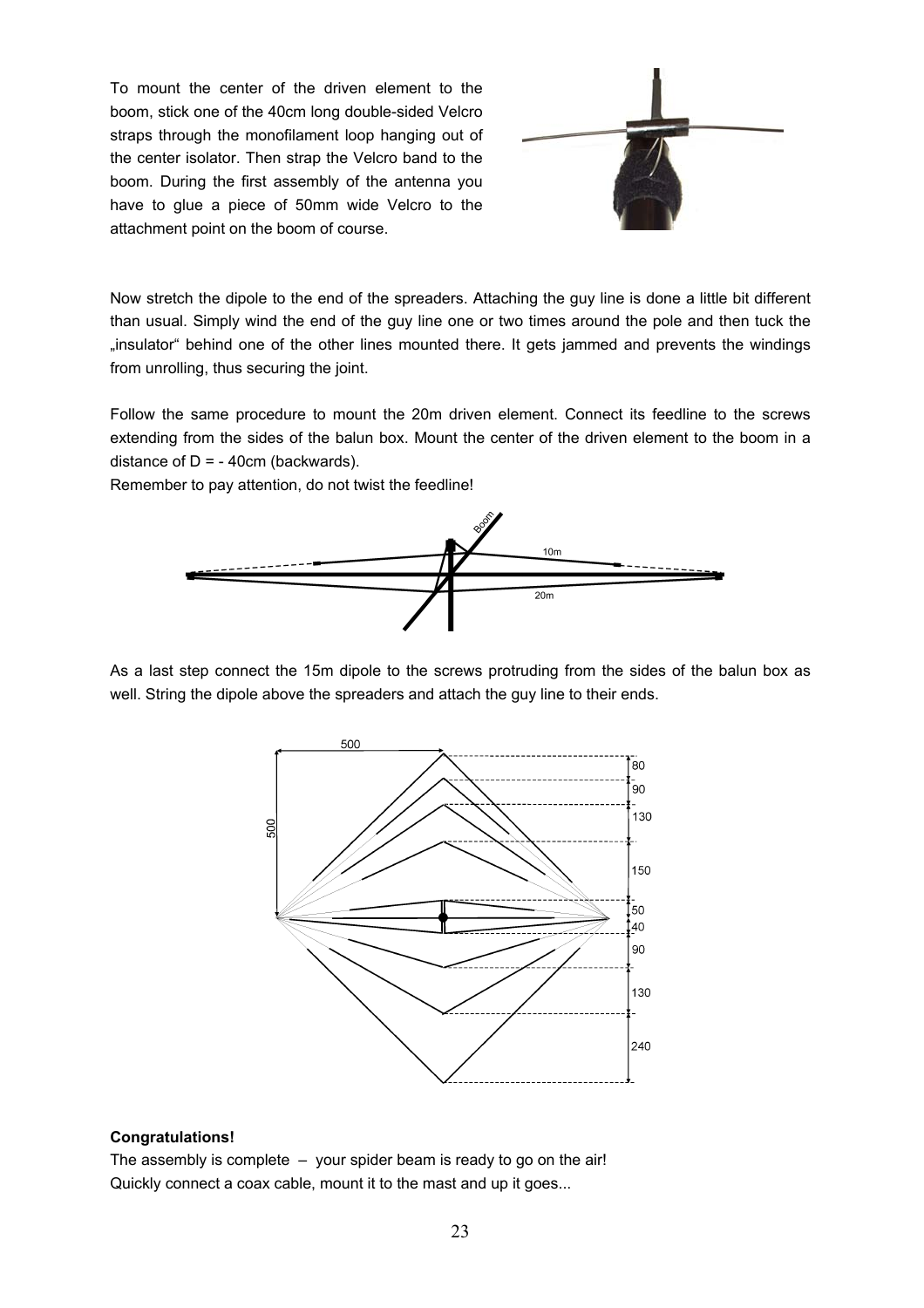# **3.4. SWR alignment**

As mentioned earlier it might be necessary to set the driven element dipoles at resonance in the center of each band: to do so connect an SWR bridge between your transceiver and the antenna and find the frequency of lowest SWR for each band. This is the resonant frequency and you want it to be in the center of your operating band.

Anyway, using the dipole lengths specified, resonance SHOULD be at the center of each band already.

If it is not, move it by folding or unfolding the short pieces of excess wire at the end of each driven element: if resonance is too low fold the excess wire further back, thus shortening the element. If it is too high, open out the folded wire, thus lengthening the element.

Because of mutual coupling the 20m driven element should be adjusted first, followed by 15m and then 10m.

When checking SWR alignment it is sufficient to lift the beam 5m off the ground. When finally erecting the antenna to full height the resonant frequency will move slightly higher again but this will not affect performance significantly.

An SWR of 2:1 is definitely good enough anyway, especially for short-time (portable) use!

SWR alignment of the antenna is normally a quick operation and it should be sufficient to take the antenna up and down only once or twice to complete the task.

That's it. And now, have fun on the air!

Where do we go next?



**spiderbeam on a 10m aluminium push-up pole**

#### **Further experimenting is strongly recommended:**

One advantage of this style of construction is that it is not limited to the tribander described here. Once the supporting structure has been built other wire antenna designs can be tried easily and cheaply. Aside from the wire elements everything remains the same. Depending on the desired goal of the moment you can always tailor-make the optimum antenna to fit your needs.

E.g., how about some projects like 6 elements for 6m, 5 elements for 10m in the next 10m contest, a WARC-Beam, 2 elements for 40m…?

There are also different concepts regarding the bending of the elements. For example, on the same supporting cross, a Moxon Beam, an X-Beam or a bent HB9CV could be constructed.

All you need is an antenna simulation software and a few ideas!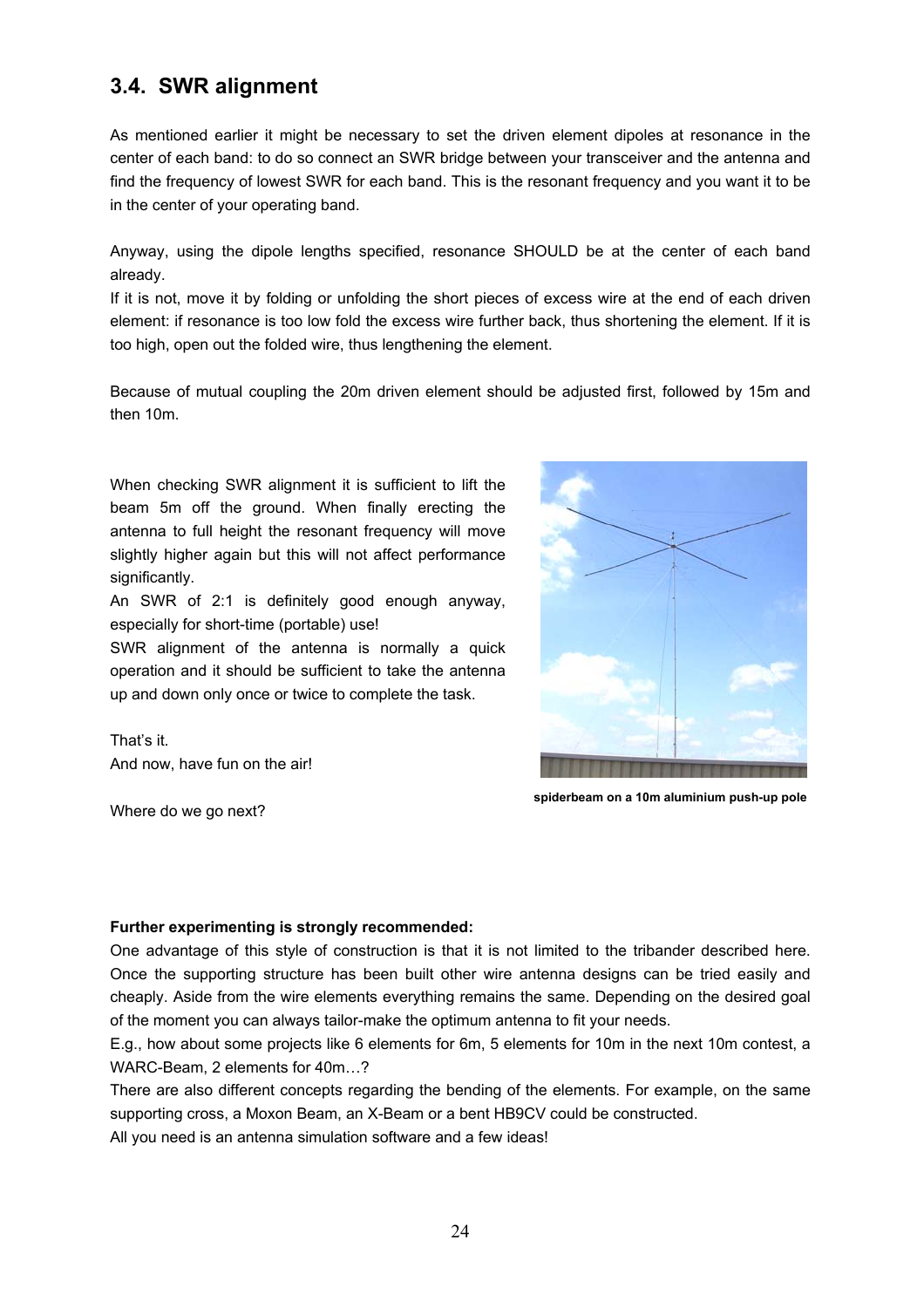# **4. "Heavy Duty" Version for Fixed Installation**

Many people wanted to use the Spiderbeam not only temporarily for portable activities, but also in a permanent installation at home. For most fixed installations low antenna weight is a bit less important, but the mechanical design must be strong enough to permanently survive storm and severe weather conditions for many years. Therefore two versions of the antenna were developed: a specially reinforced version optimized for fixed installation, and a lightweight version optimized for portable use. The "Heavy Duty" version gains a lot of extra ruggedness by the following changes to the design:

- specially reinforced fiberglass tubes, double wall thickness (2mm)
- center joint constructed with aluminum plates of double wall thickness (2mm)
- replacing the Velcro with stainless steel hose clamps with rubber padding
- (possible) addition of second upper guy line

No further changes to the antenna are necessary! The weight increases by approx. 5kg. Total weight is 11kg, which is still substantially less than many other 3- or 5-band beams with comparable on-air performance.

# **4.1. Materials List**

When **Constructing the Heavy Duty Version** a few pieces of material are different from those that are listed on page 5. See the following list for the necessary changes:

| Nr. | quantity         | description                                                                 |
|-----|------------------|-----------------------------------------------------------------------------|
|     | 20               | fiberglass tube segments, length = 1.15m, diameter 30mm, 2mm wall thickness |
| 2   | 4                | aluminium tubes, outer diameter 35mm, wall thickness 2mm, length = 175mm    |
|     |                  |                                                                             |
| 3   | 8                | aluminium tubes, outer diameter 10mm, wall thickness 1mm, length = 29mm     |
| 4   | $\overline{2}$   | aluminium sheet metal, thickness 2mm, length x depth = 220x220mm            |
| 17  | $47 + 15m$       | Kevlar guy line, 1.5mm diameter                                             |
|     |                  |                                                                             |
| 19  | $66 + 8$         | Plastic - Insulators, black Polyethylene, UV resistant                      |
|     |                  |                                                                             |
| 20  | 8                | Rubber O-Rings (EPDM, UV resistant), 20x6mm                                 |
|     |                  |                                                                             |
| 21  | 1.2 <sub>m</sub> | Flat rubber strip (EPDM UV resistant), width = $20$ mm, thickness = $5$ mm  |
|     |                  |                                                                             |
| 22  | 9                | V2A (stainless steel) hose clamps, diameter 25-40mm, width = 9mm            |
|     |                  |                                                                             |
| 23  | 2                | V2A (stainless steel) hose clamps, diameter 40-60mm, width = 9mm            |

### Contrary to the list on page 5, **the following pieces are not not needed:**

| 21 | 5m               | Double-sided Velcro® Band (Hooks/Loops), Polyester, UV resistant, 20mm wide |
|----|------------------|-----------------------------------------------------------------------------|
|    |                  |                                                                             |
| 22 | 1.5 <sub>m</sub> | Velcro® Band (Loops), Polyester, UV resistant, 50mm wide                    |
|    |                  |                                                                             |
| 23 |                  | 25ml package, 5-Min Epoxid or similar glue                                  |

(Not needed, because the Velcro for affixing the wire elements to the fiberglass "boom" is replaced by the stainless steel hose clamps)

### **All other quantities remain exactly the same.**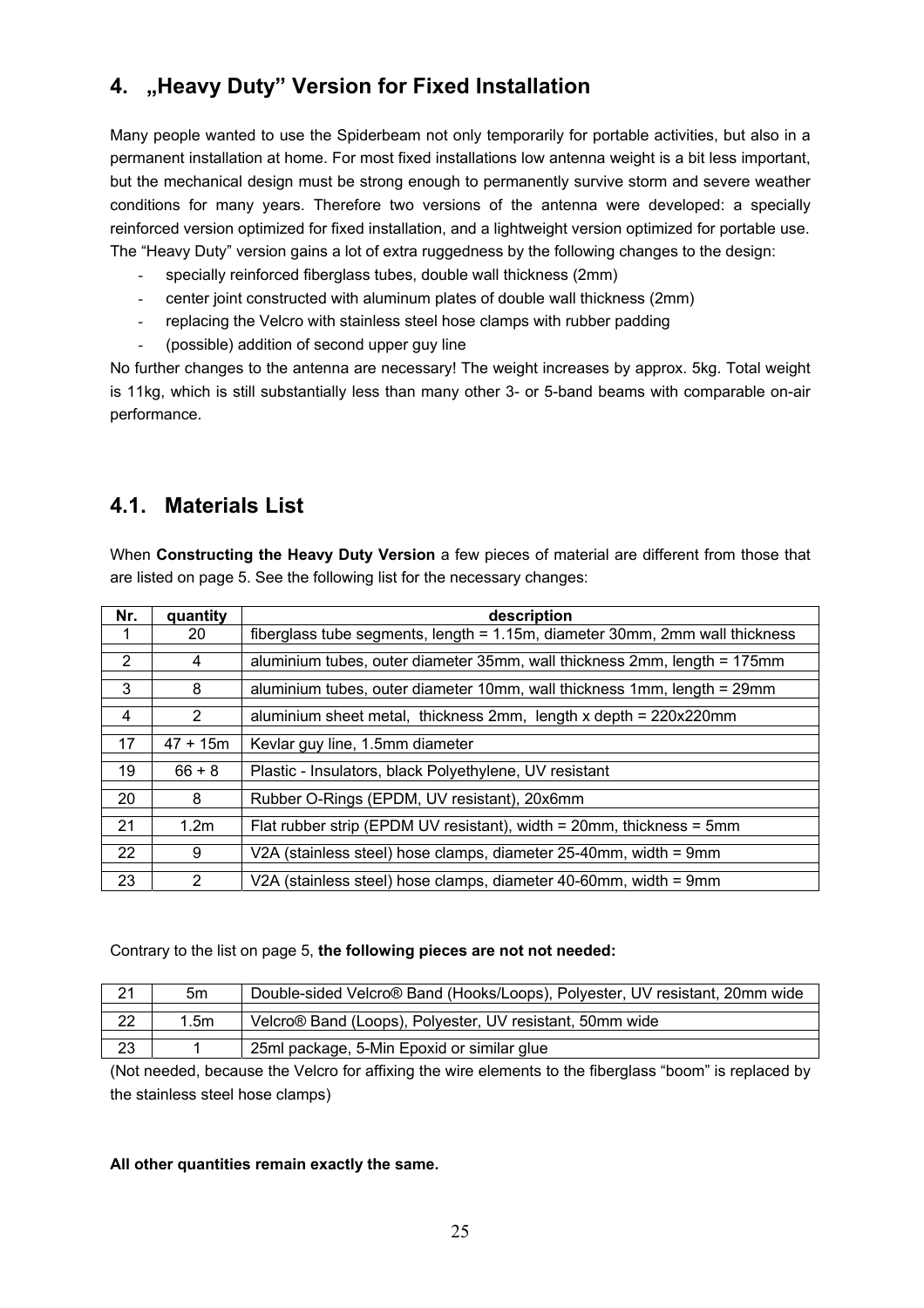# **4.2. Changes during assembly of antenna**

During the construction of the antenna, only a few small changes need to be made:

### **Constructing the spider center joint** (compare chapter 2.1.)**:**

The aluminum plates and tubes for the center joint are machined exactly as described in chapter 2.1. The half round cutouts in the 4 tubes of 175mm length can even be omitted. They are not necessary for fixed installation because you will use a vertical mast with a diameter greater than 35mm anyway. Simply assemble the center joint as described in chapter 2.1.

### **Fabricating the Guy Lines** (compare chapter 2.2.2)**:**

In addition to the 8 Kevlar guy lines of 535cm length described in chapter 2.2.2., fabricate another 4 Kevlar guy lines of 333cm length:



### **Cutting the Velcro® Straps** (compare chapter 2.2.3)**:**

No Velcro straps have to be cut nor glued to the fiberglass. Instead prepare the hose clamps as follows:

#### **Preparing the Stainless Steel Hose Clamps with Rubber Padding** (chapter 2.2.3 NEW)**:**

|     | parts necessary : |                                                                            |
|-----|-------------------|----------------------------------------------------------------------------|
| Nr. | quantity          | description                                                                |
| 21  | 1.1 <sub>m</sub>  | Flat rubber strip (EPDM UV resistant), width = $20$ mm, thickness = $5$ mm |
| 22  |                   | V2A (stainless steel) hose clamps, diameter 25-40mm, width = 9mm           |

Cut the rubber strip in 9 pieces of 12cm length and stick it into the hose clamps:

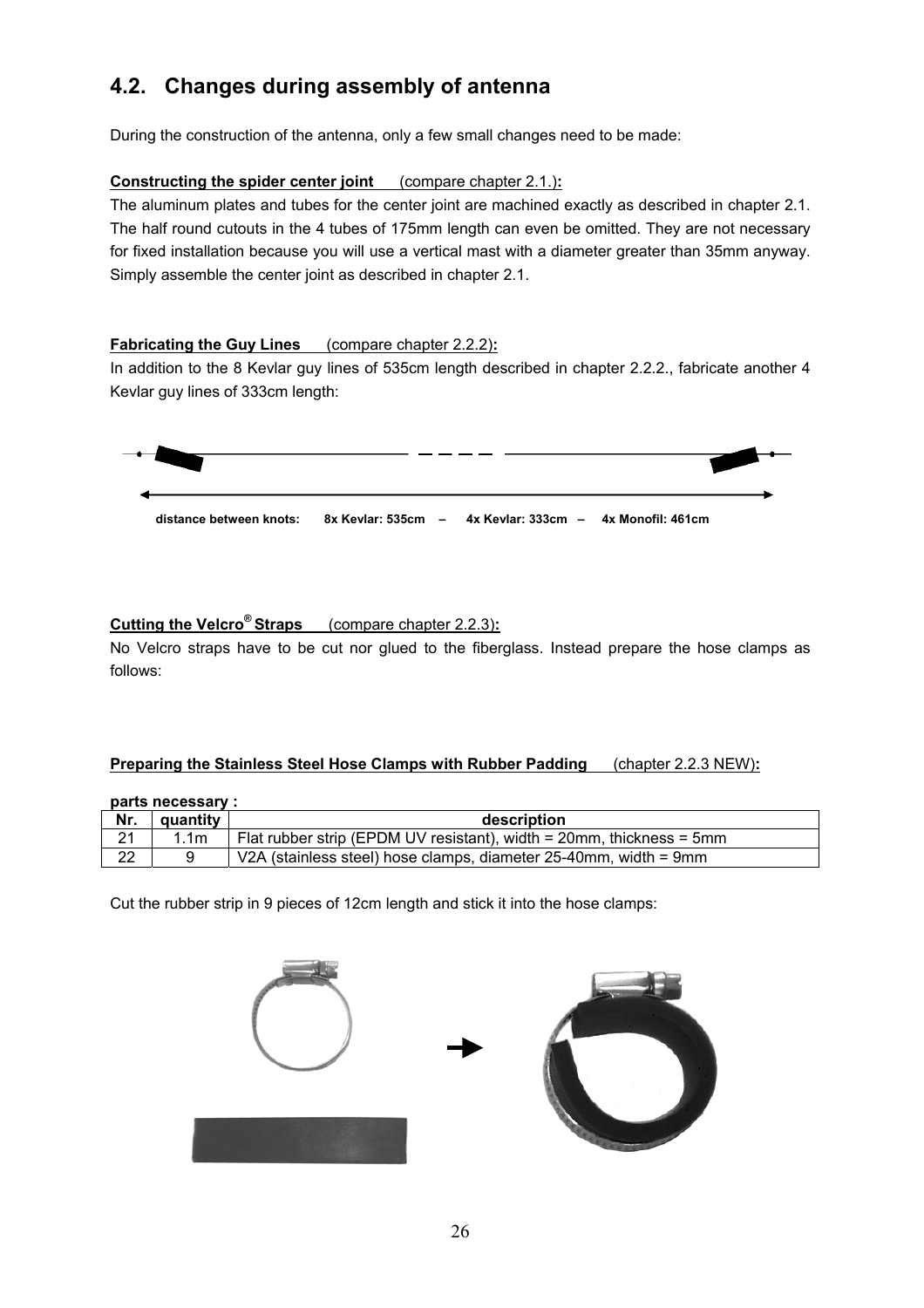Put together the reinforced fiberglass tube segments exactly as described in chapter 3.1. Afterwards attach the guy lines.

In regions with a lot of snow it makes sense to attach a second upper guy line to each spreader. Use the 4 additional Kevlar lines of 333cm and attach as shown in the picture.



#### **Mounting the Reflector & Director Elements** (compare chapter 3.2.)**:**

The wire elements are mounted exactly as described in chapter 3.2. for the portable version.

Instead of the Velcro tape, use the hose clamps with the rubber padding and affix the wire element to the fiberglass boom as shown in the photo:

#### **Mounting the Driven Elements** (compare chapter 3.3.)**:**

The method for attaching the driven elements to the boom is the same: use the hose clamps instead of the Velcro tape.

The method for attaching the balun to the mast is the same as well. For attaching the balun, use the larger hose clamps (40-60mm diameter – no rubber padding necessary).

**Important:** When mounting the balun, make sure the symmetric feedlines are not stretched tight! If the feedlines are too tight, slide the balun a few centimeters down the mast, in order to release the tension on the lines. There must be slack on the feedlines, so they are not ripped out of the balun when the fiberglass tubes are flexing in the wind.

#### **This is all. No further changes are necessary.**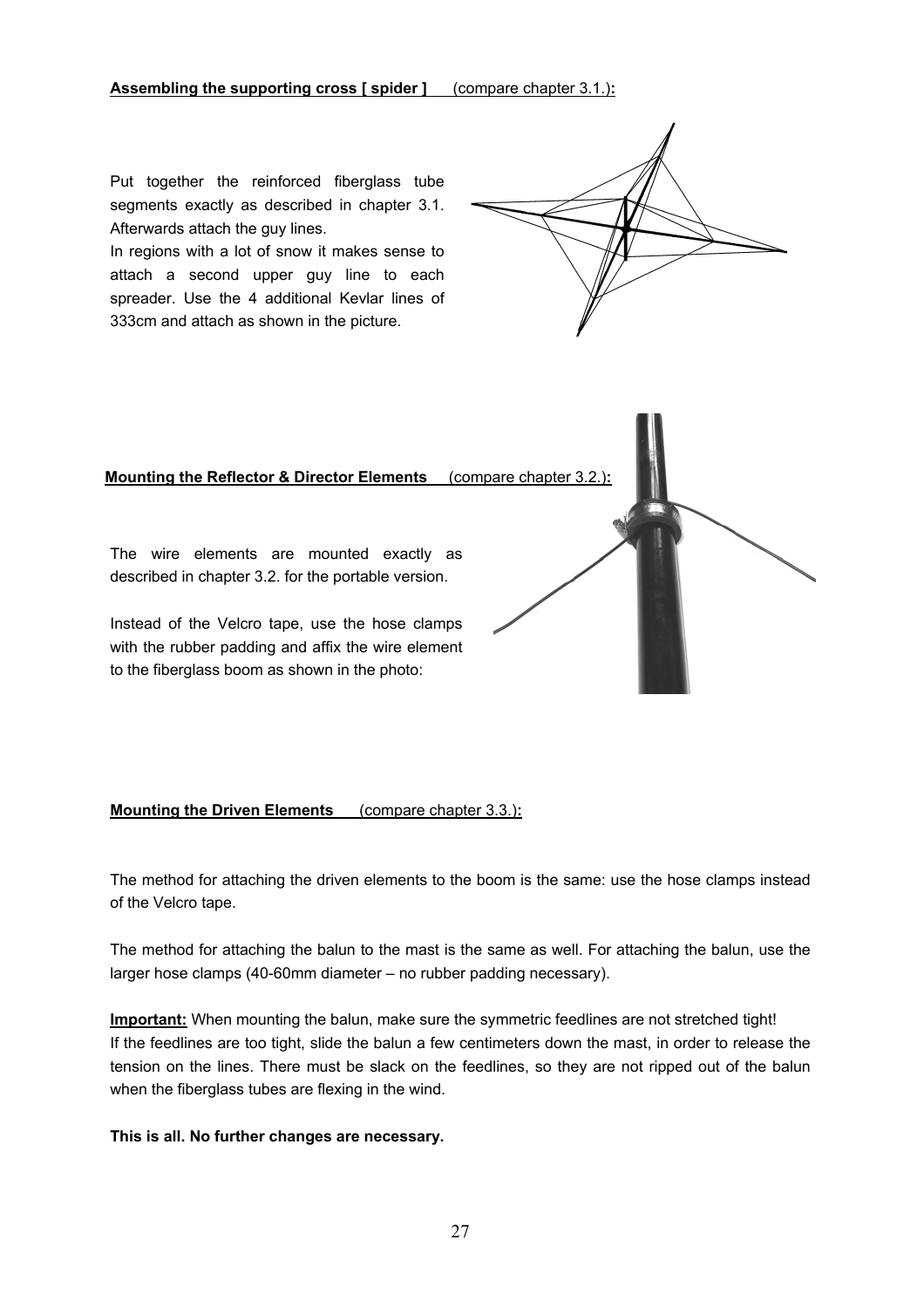# **5. Additional Versions for other frequency bands**

### **5.1. Element Lengths for single mode use (20/15/10m - CW/SSB only)**

The element lengths specified in chapter 2.3.1. are best suited for operating both CW and SSB, thus using the antenna on the whole band.

For single-mode use it is of course quite easy to optimize one set of wires for pure CW usage and another one for pure SSB usage. By doing so, the operating range with the best F/B ratio is shifted directly to the CW part or the SSB part of the band. Gain and SWR changes are less significant, and it is still possible to use the antenna throughout the whole band.

| . .        |           | . .        |            |
|------------|-----------|------------|------------|
| band       | reflector | director 1 | director 2 |
| <b>20m</b> | 1035 cm   | 962 cm     | ---        |
| 15m        | 688 cm    | 639 cm     | ---        |
| 10m        | 523 cm    | 485 cm     | 485 cm     |

#### The following element lengths are optimised for **pure CW usage**:

If you compare these lengths to the table in chapter 2.3.1. (page 11) you will notice that the 20m elements have been **lengthened** by 3cm, the 15m elements by 2cm, and some of the 10m elements by 7cm. The lengths of the guy lines should be adjusted accordingly. The element spacings (drawing on page 21/23) do not need to be changed.

The following element lengths are optimised for **pure SSB usage**:

| band            | reflector | director 1 | director 2 |
|-----------------|-----------|------------|------------|
| 20m             | 1022 cm   | 951 cm     | ---        |
| 15 <sub>m</sub> | 681 cm    | 632 cm     | ---        |
| 10m             | 515 cm    | 478 cm     | 478 cm     |

If you compare these lengths to the table in chapter 2.3.1. (page 11) you will notice that the 20m elements have been **shortened** by 10 and 8cm, the 15m elements by 5cm, and some of the 10m elements by 4cm. The lengths of the guy lines should be adjusted accordingly. The element spacings (drawing on page 21/23) do not need to be changed

**As you already know from the table in chapter 2.3.1., these lengths allow for some extra 4cm (2cm on each side) which will be cut off after making the knot. Another 4 cm (2cm on each side) will be tied into the knots. I.e. after assembly the length of the 20m reflector should be 1027cm for CW use, and 1014cm for SSB use.**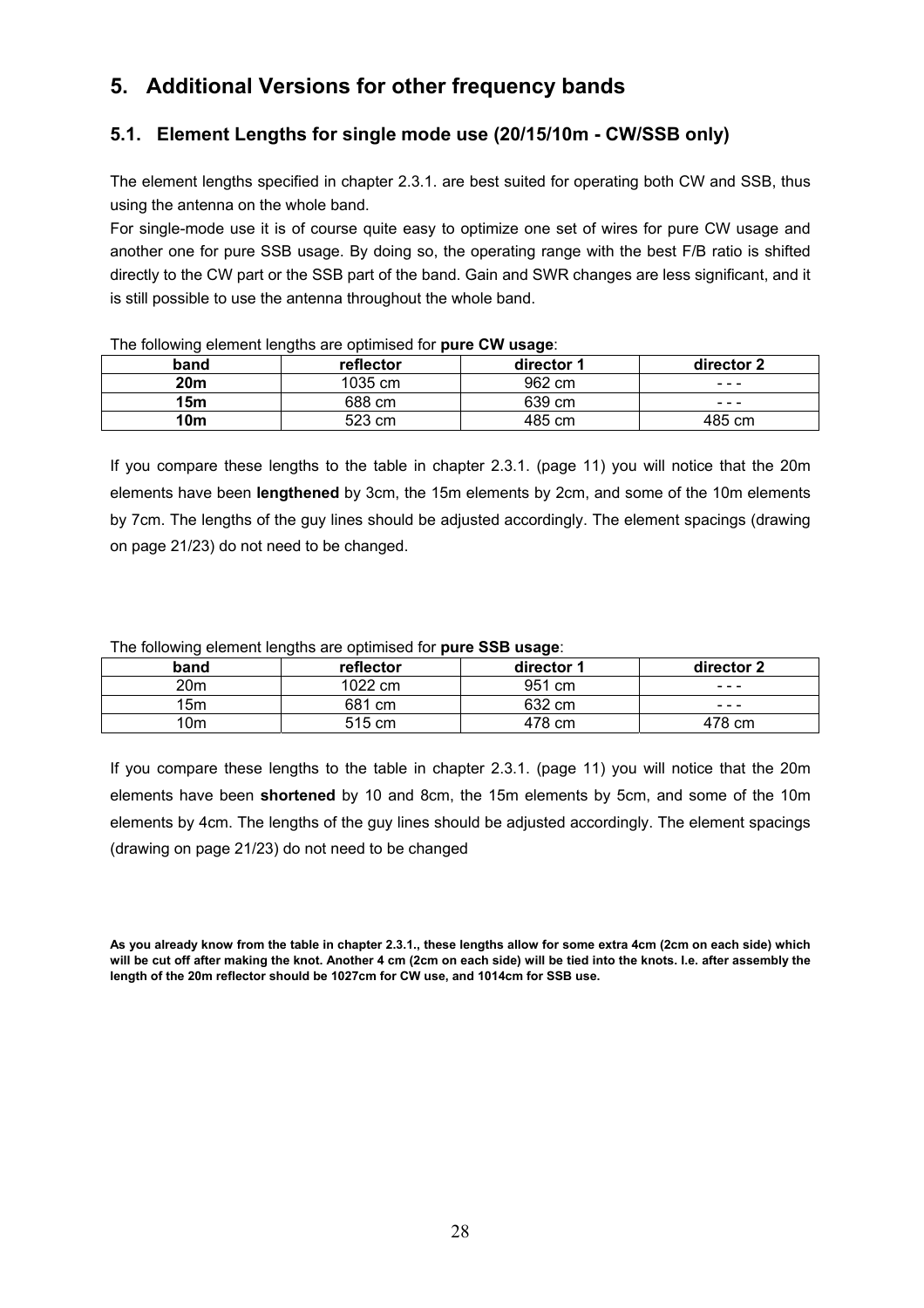# **5.2. 5-Band Version (20-17-15-12-10m)**

The basic design principle of the 5-Band Version remains the same. 5 single-band yagis could be interlaced on one boom without substantial interaction. The additional yagis for 17 and 12m were made 2-element yagis (driver & reflector). Adding directors for these bands would affect the patterns on 20/15/10m quite heavily. Because of the small bandwidth on 17 / 12m (only 100kHz) the 2-element yagis can be designed optimally, so in particular on 17m the performance is very close to a 3-element yagi. The driven elements for 17/12m are fed through a short piece of symmetric feed line as well. They are also connected to the common feed point, so even for 5 bands only one coax cable is needed.

The wire elements of the 20/15/10m Version nearly remain the same, or must be cut a few centimeters shorter.

### **5.2.1. Materials List**

For **Constructing the 5-Band-Version** you will need the following materials in addition to the list on page 5:

| Nr. | quantity         | description                                                                 |
|-----|------------------|-----------------------------------------------------------------------------|
| 18  | 22m              | PVDF monofilament fiber line, 1mm diameter                                  |
|     |                  |                                                                             |
| 19  | 18               | Plastic - Insulators, black Polyethylene, UV resistant                      |
|     |                  |                                                                             |
| 21  | 1.6 <sub>m</sub> | Double-sided Velcro® Band (Hooks/Loops), Polyester, UV resistant, 20mm wide |
|     |                  |                                                                             |
| 22  | 0.5 <sub>m</sub> | Velcro® Band (Loops), Polyester, UV resistant, 50mm wide                    |
|     |                  |                                                                             |
| 24  | 30 <sub>m</sub>  | Wireman CQ-532 stranded Copperweld silky wire, PE-Insulation, 1mm diameter  |
|     |                  |                                                                             |
| 25  | 4                | M6 tubular cable lugs, tin plated copper                                    |
|     |                  |                                                                             |
| 26  | 1 <sub>m</sub>   | Heat shrink tube 6/2mm with hotmelt glue inside                             |
|     |                  |                                                                             |
| 27  | 30cm             | Heat shrink tube 3/1mm with hotmelt glue inside                             |
|     |                  |                                                                             |
| 34  |                  | 20cm diameter spool                                                         |

When **Upgrading the 3-Band-Version to a 5-Band-Version** you must also fabricate a new 10m driven element, in addition to the 12/17m elements. Therefore you will need some more stranded Copperweld wire and some more Velcro:

| Nr. | quantity         | description                                                                |  |  |
|-----|------------------|----------------------------------------------------------------------------|--|--|
| 22  | 0.7 <sub>m</sub> | Velcro® Band (Loops), Polyester, UV resistant, 50mm wide                   |  |  |
|     |                  |                                                                            |  |  |
| 24  | 37 <sub>m</sub>  | Wireman CQ-532 stranded Copperweld silky wire, PE-Insulation, 1mm diameter |  |  |

All the other quantities remain the same as in the table above.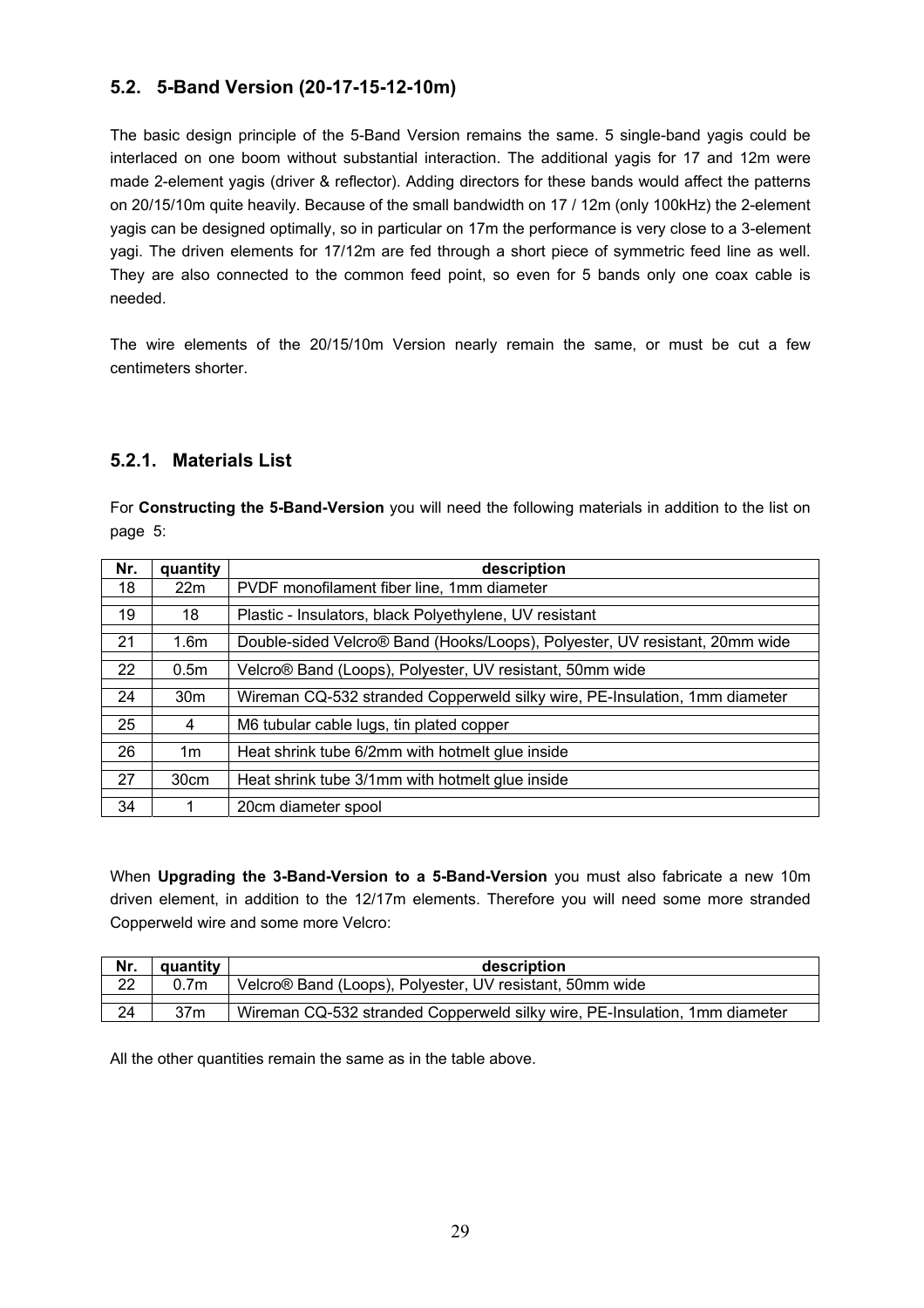# **5.2.2. Fabricating the Wire Elements (Reflectors/Directors/Drivers)**

### **Reflectors & Directors**

| band            | reflector | director 1 | director 2 |
|-----------------|-----------|------------|------------|
| 20m             | 1028 cm   | 959 cm     | - - -      |
| 17 <sub>m</sub> | 798 cm    | - - -      | ---        |
| 15 <sub>m</sub> | 683 cm    | 639 cm     | ---        |
| 12m             | 579 cm    | ---        | ---        |
| 10m             | 519 cm    | 478 cm     | 478 cm     |

Exchange the table on page 11 by this table and cut the following wire lengths:

**(As usual, these lengths allow for extra 2cm on each side, which will be cut off after making the knots)** 

As you can see, some of the elements have to be shortened slightly when upgrading from 3 bands to 5 bands (e.g. 20m reflector is 4 cm shorter). Theoretically the 15m director should be lengthened by 2cm but that is only for purists. It will also work fine with the old director.

Attaching the insulators & guy lines is done exactly as described in chapter 2.3.2.

Exchange the table giving the lengths of the monofil guy lines (page 12) by this one:

| $-$             | _         | - -<br>$\cdots$ |            |
|-----------------|-----------|-----------------|------------|
| band            | reflector | director 1      | director 2 |
| 20 <sub>m</sub> | 215 cm    | 248 cm          | - - -      |
| 17 <sub>m</sub> | 224cm     | ---             | - - -      |
| 15 <sub>m</sub> | 247cm     | 297 cm          | ---        |
| 12m             | 259 cm    | ---             | ---        |
| 10 <sub>m</sub> | 278 cm    | 324 cm          | 436 cm     |

**(As usual, these lengths are valid after making the knots. Allow approx. 40cm for knots and adjustment)**

#### **Driven Elements**

Exchange the tables on page 13, 14 and 15 by the following tables:

| band            | driven element    |
|-----------------|-------------------|
| 20 <sub>m</sub> | 2 x 547 cm        |
| 17 <sub>m</sub> | $2 \times 450$ cm |
| 15 <sub>m</sub> | 2 x 337 cm        |
| 12m             | 2 x 324 cm        |
| 10 <sub>m</sub> | 2 x 320 cm        |

(Cutting the wire lenghts)

As usual, let some excess wire stand out at the end of the driven elements: 15cm on 20m, 10cm on all other bands. Bend back half of it. (See chapter 2.4.3)

| band            | А      | в     | C     | total  |
|-----------------|--------|-------|-------|--------|
| 20 <sub>m</sub> | 490 cm | 37 cm | 20 cm | 547 cm |
| 17 <sub>m</sub> | 360 cm | 70 cm | 20 cm | 450 cm |
| 12 <sub>m</sub> | 273 cm | 46 cm | 5 cm  | 324cm  |
| 10 <sub>m</sub> | 237 cm | 78 cm | 5 cm  | 320 cm |

(Fabricating the symmetric feedlines)

| band            | length |
|-----------------|--------|
| 20 <sub>m</sub> | 62 cm  |
| 17 <sub>m</sub> | 180 cm |
| 15 <sub>m</sub> | 203 cm |
| 12 <sub>m</sub> | 275 cm |
| 10 <sub>m</sub> | 320 cm |

(length of the guy lines)

As a last step, cut some additional Velcro $^{\circ}$  straps and glue them to the proper points on the boom. Voila! You are ready to assemble the 5-Band version: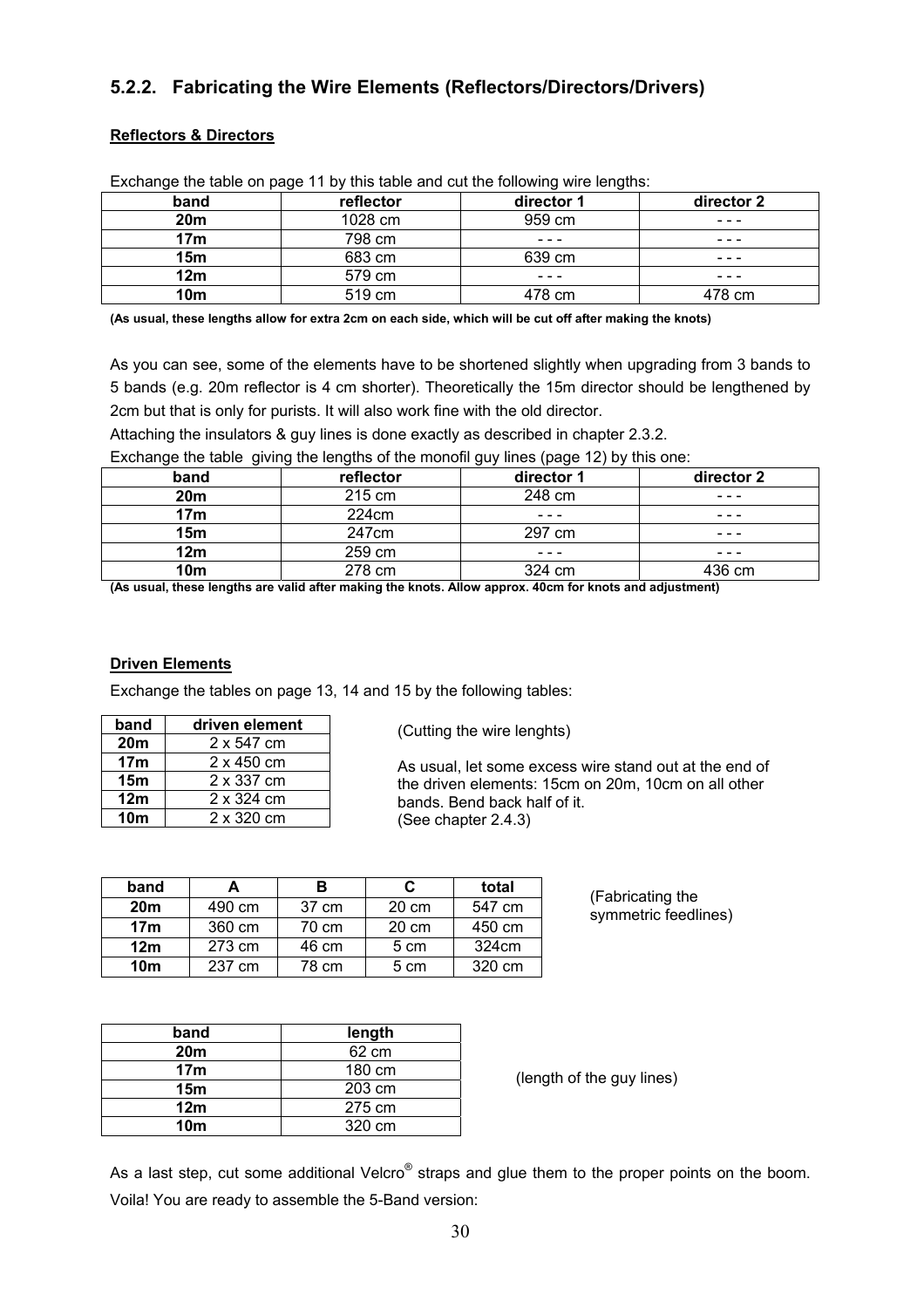# **5.2.3. Assembly Drawings for the 5-Band Version**

Assembly is done exactly as described in Chapter 3, and the distance of the elements are as follows:

| band            | reflector | director 1 | director 2 | driver  |
|-----------------|-----------|------------|------------|---------|
| <b>20m</b>      | - 500 cm  | 500 cm     |            | - 40 cm |
| 17 <sub>m</sub> | - 330 cm  | - - -      | - - -      | - 80 cm |
| 15 <sub>m</sub> | - 260 cm  | 330 cm     | ---        | ---     |
| 12 <sub>m</sub> | - 150 cm  |            |            | 40 cm   |
| 10m             | $-110$ cm | 200 cm     | 420 cm     | 80 cm   |

Attachment points of elements on boom, measured from antenna center:



Once again the balun is mounted 40cm above the center plate, in front of the vertical mast (when viewed in forward direction). The feedlines for 10 and 12m are connected to the screws protruding from the top of the balun box. The feedlines for 17 and 20m and the 15m dipole legs are connected to the screws protruding from the sides of the balun box. The driver centers are attached to the boom from back to front in the following order: 17m – 20m – 12m – 10m.

As usual, pay attention not to twist the symmetric feedlines!



As a last step, connect the 15m dipole to the balun and string it to the ends of the spreaders. If SWR alignment is necessary, do it in the following order: 20-17-15-12-10m.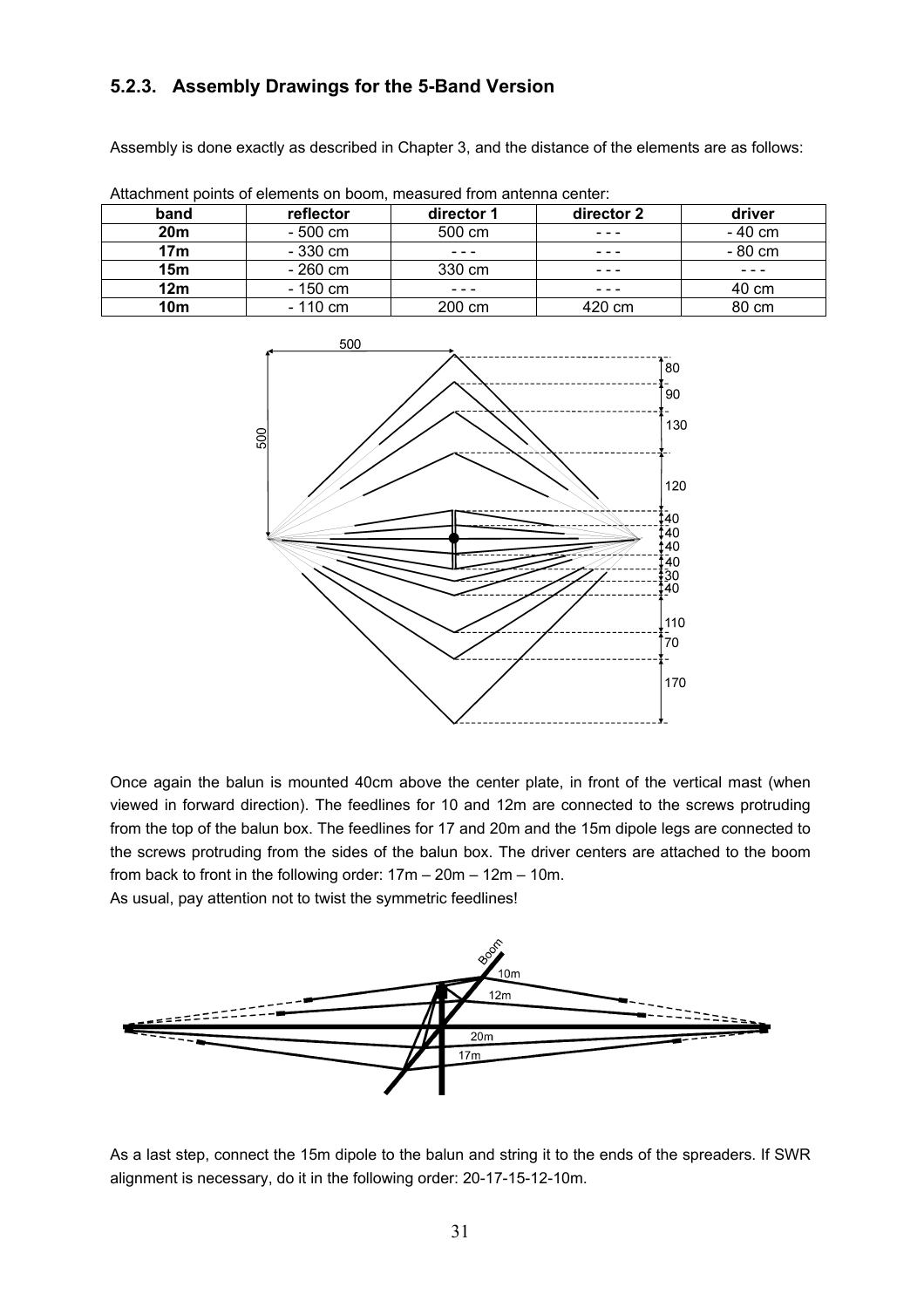### **5.3. "low sunspot" version (20-17-15m)**

During the years of low sunspot activity the 12m and 10m bands are often unnecessary. So here are the dimensions for a 20-17-15m tribander. It is composed of 3 interlaced 3-element yagis, one for each band.

### **5.3.1. Materials List**

For the **Construction of the 20-17-15m Version** you will need slightly more wire than for the 20-15- 10m Version. In comparison to the materials list on page 5 the difference is as follows:

| Nr. | quantity | description                                                                |  |  |
|-----|----------|----------------------------------------------------------------------------|--|--|
| 24  | 76m      | Wireman CQ-532 stranded Copperweld silky wire, PE-Insulation, 1mm diameter |  |  |

All other quantities remain the same.

# **5.3.2. Fabricating the Wire Elements (Reflectors/Directors/Drivers)**

### **Reflectors & Directors**

Exchange the table on page 11 by this table and cut the following wire lengths:

| band            | reflector | director |
|-----------------|-----------|----------|
| 20 <sub>m</sub> | 1029 cm   | 959 cm   |
| 7 <sub>m</sub>  | 796 cm    | 759 cm   |
| 15m             | 690 cm    | 651 cm   |

**(As usual, these lengths allow for extra 2cm on each side, which will be cut off after making the knots)** 

Attaching the insulators & guy lines is done exactly as described in chapter 2.3.2.

Exchange the table giving the lengths of the monofil guy lines (page 12) by this one:

| band | reflector | director |
|------|-----------|----------|
| 20m  | 214 cm    | 248 cm   |
| 17m  | 225cm     | 296 cm   |
| 15m  | 244cm     | 291 cm   |

**(As usual, these lengths are valid after making the knots. Allow approx. 40cm for knots and adjustment)**

#### **Driven Elements**

Exchange the tables on page 13, 14 and 15 by the following tables:

| band            | driven element    |
|-----------------|-------------------|
| 20 <sub>m</sub> | $2 \times 500$ cm |
| 17 <sub>m</sub> | 2 x 438 cm        |
| 15m             | 2 x 385 cm        |

(Cutting the Wire Elements)

With this version, the 20m driver is connected directly at the feedpoint. The 17m driver is located 40cm behind it, the 15m driver 40cm in front. Both are connected through short pieces of symmetric feed line, which are all tied together at the common feedpoint. Connect the 15m feedline to the upper screws, 17 and 20m to the screws protruding from the sides of the balun box.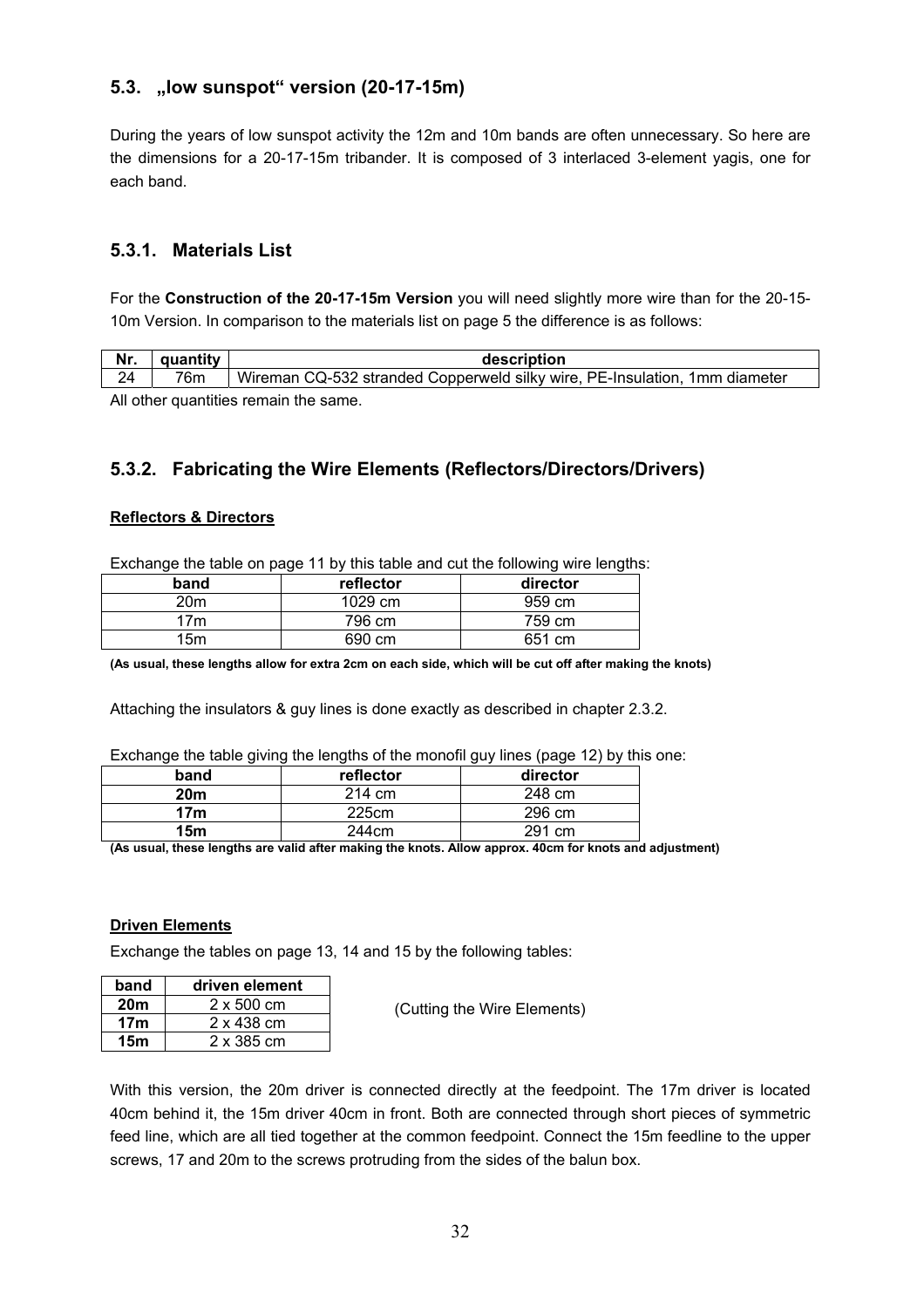| band |        |       |       | total  |
|------|--------|-------|-------|--------|
| 17m  | 381 cm | 37 cm | 20 cm | 438 cm |
| 15m  | 328 cm | 52 cm | 5 cm  | 385 cm |

(Fabricating the Symmetric feed lines)

As usual, let some excess wire stand out at the end of the driven elements: 15cm on 20m, 10cm on all other bands. Bend back half of it. (See chapter 2.4.3)

| band            | length |  |
|-----------------|--------|--|
| 20 <sub>m</sub> | 46 cm  |  |
| 17 <sub>m</sub> | 160 cm |  |
| 15 <sub>m</sub> | 211 cm |  |

(length of the guy lines)

# **5.3.3. Assembly drawings**

Attachment points of elements on boom, measured from antenna center:

| band            | reflector<br>director |        | driver  |  |
|-----------------|-----------------------|--------|---------|--|
| 20m             | - 500 cm              |        | 0 cm    |  |
| 17m<br>- 330 cm |                       | 420 cm | - 40 cm |  |
| 15m             | - 260 cm              | 330 cm | 40cm    |  |



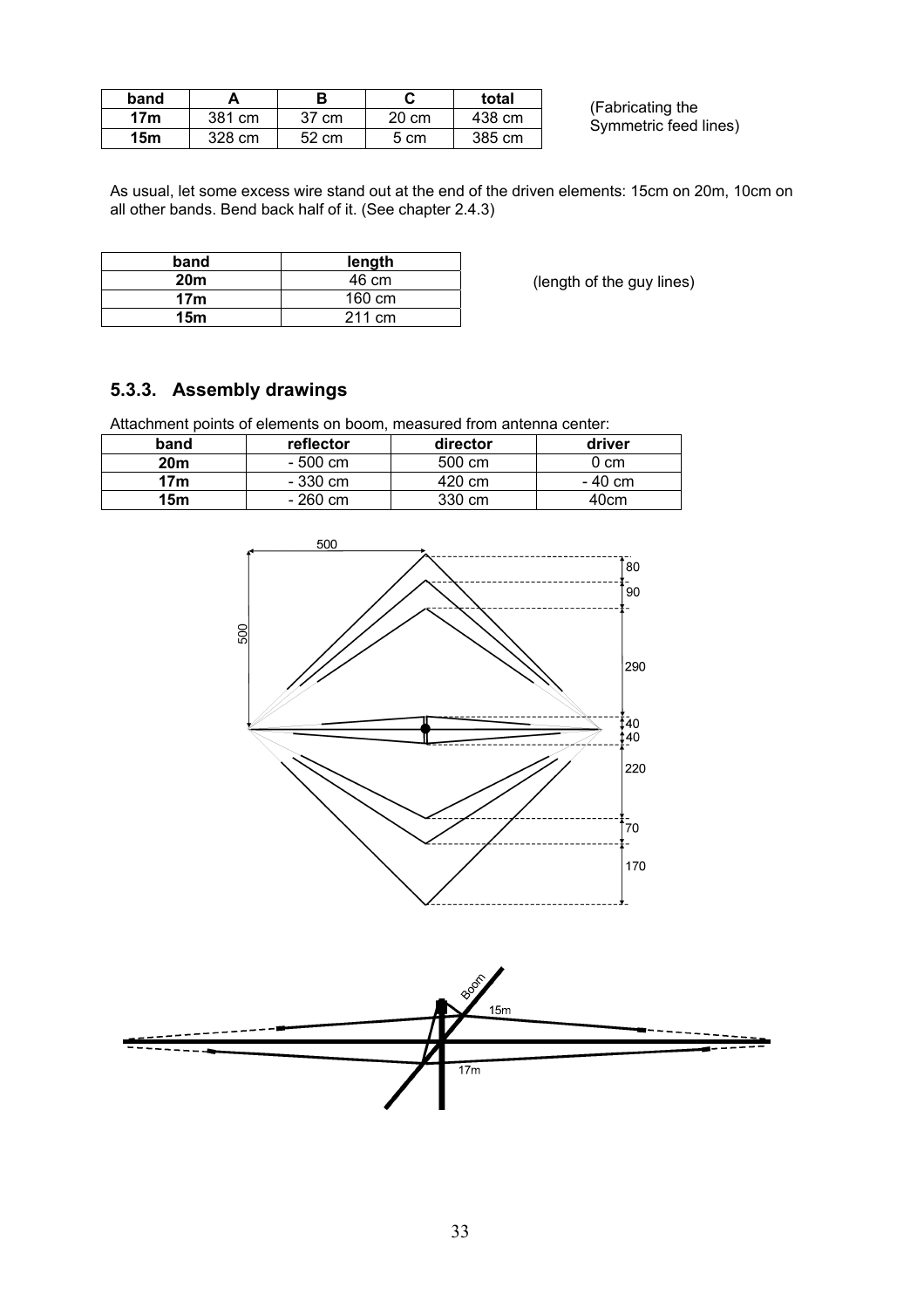# **5.4. WARC Version (30-17-12m)**

Similar to the 20-15-10m version, the WARC spiderbeam is composed of 3 interlaced yagis for the WARC bands: a 3-element yagi for 30m, a 3-element yagi for 17m, and a 4-element yagi for 12m.

**The dimensions specified in this chapter have not yet been verified in a test setup. From the experience gained with the antennas built so far, they should be right with a probability of 90%. Hello experimenters, who builds the first version?** 

### **5.4.1 Materials List**

For the **Construction of the 30-17-12m** Version you will need slightly more wire than for the 20-15- 10m Version. You will also need 4 additional fiberglass tube segments, because the spreaders are 6m long instead of 5m. You will need some extra Kevlar for the additional upper Kevlar guy lines (see below).

In comparison to the materials list on page 5 the difference is as follows:

| Nr. | quantity        | description                                                                |
|-----|-----------------|----------------------------------------------------------------------------|
| 24  | 91 <sub>m</sub> | Wireman CQ-532 stranded Copperweld silky wire, PE-Insulation, 1mm diameter |
| 17  | 70m             | Kevlar guy line, 1.5mm diameter                                            |
| 19  | 74              | Plastic - Insulators, black Polyethylene, UV resistant                     |

All other quantities remain the same.

### **5.4.2 Fabricating & Attaching the Guy lines**

Similar to the description in chapter 2.2.2., fabricate 8 Kevlar guy lines of 638cm length, and 4 PVDF Monofil guy lines of 461cm length. Additionally fabricate another 4 Kevlar guy lines of 340cm length. Use them to attach a second upper guy line to each spreader (see picture below).

If possible, use a somewhat longer vertical mast with these 6m long spreaders, and let it protrude 80 - 100cm above the antenna. The longer mast makes for a better angle when attaching and tightening the guy lines.

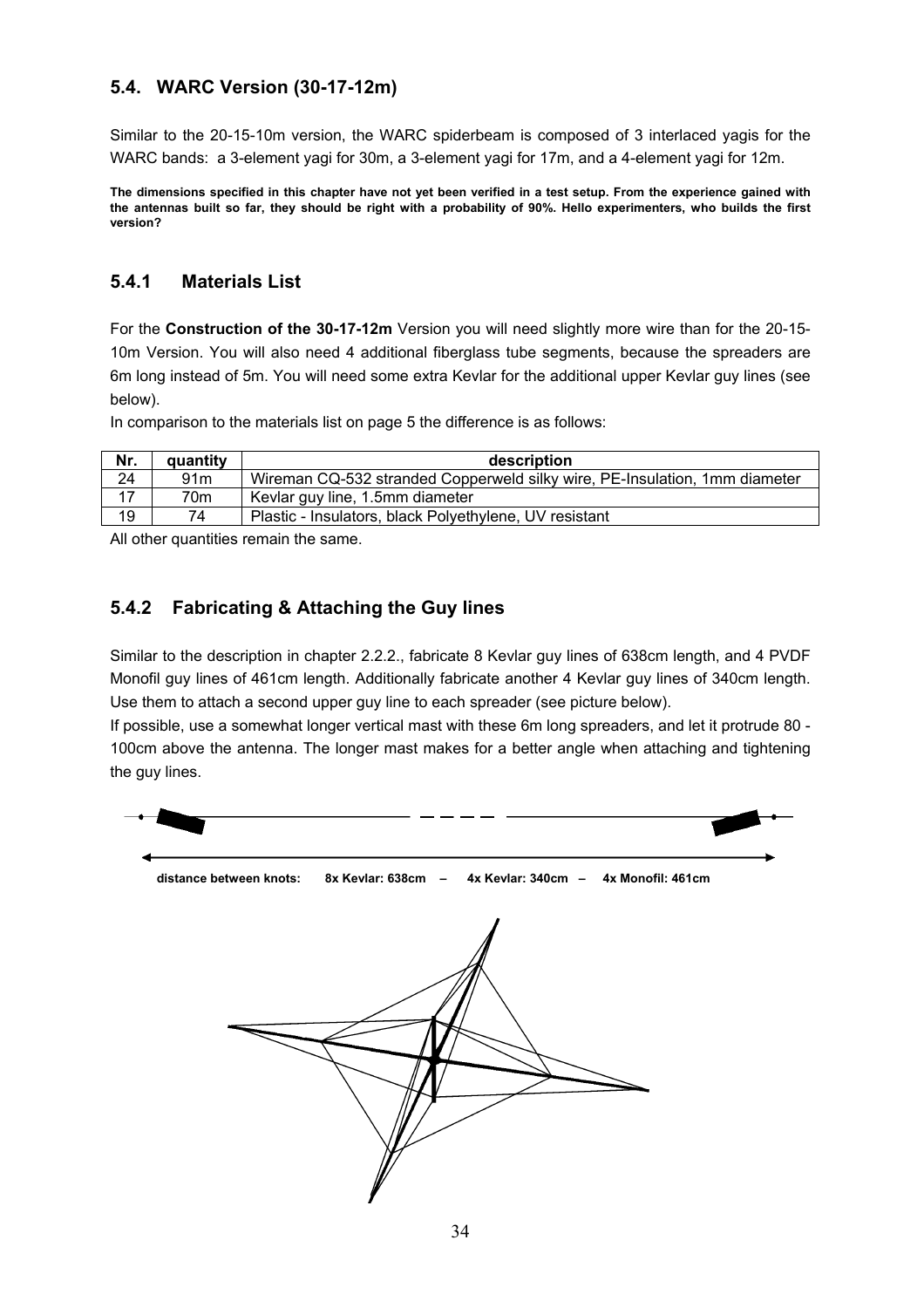# **5.4.3. Fabricating the Wire Elements (Reflectors/Directors/Drivers)**

### **Reflectors & Directors**

| band            | reflector<br>director 1 |         | director 2 |  |  |
|-----------------|-------------------------|---------|------------|--|--|
| 30 <sub>m</sub> | 1417 cm                 | 1370 cm | ---        |  |  |
| 793 cm<br>17m   |                         | 762 cm  | ---        |  |  |
| 12m             | 587cm                   | 551 cm  | 544 cm     |  |  |

Exchange the table on page 11 by this table and cut the following wire lengths:

 **(As usual, these lengths allow for extra 2cm on each side, which will be cut off after making the knots)** 

Attaching the insulators & guy lines is done exactly as described in chapter 2.3.2.

Exchange the table giving the lengths of the monofil guy lines (page 12) by this one:

| band            | reflector<br>director 1 |        | director 2 |
|-----------------|-------------------------|--------|------------|
| 30 <sub>m</sub> | 161 cm                  | 185 cm | ---        |
| 298 cm<br>17m   |                         | 356 cm | ---        |
| 12m             | 360 cm                  | 391 cm | 518 cm     |

**(As usual, these lengths are valid after making the knots. Allow approx. 40cm for knots and adjustment)**

#### **Driven Elements**

Exchange the tables on page 13, 14 and 15 by the following tables:

| band            | driven element |  |  |
|-----------------|----------------|--|--|
| 30m             | 2 x 731 cm     |  |  |
| 17 <sub>m</sub> | 2 x 386 cm     |  |  |
| 12m             | 2 x 330 cm     |  |  |

(Cutting the Wire Elements)

With this version, the 17m driver is connected directly at the feedpoint. The 30m driver is located 40cm behind it, the 12m driver 40cm in front. As usual, both are connected through short pieces of symmetric feed line, which are all tied together at the common feedpoint. Connect the 12m feedline to the upper screws, 17 and 30m to the screws protruding from the sides of the balun box.

| band            |       |       |       | total  |
|-----------------|-------|-------|-------|--------|
| 30 <sub>m</sub> | 674cm | 37 cm | 20 cm | 731 cm |
| 12m             | 273cm | 52 cm | 5 cm  | 330 cm |

(Fabricating the Symmetric feed lines)

As usual, let a 10cm length of excess wire stand out at the end of the 12m and 17m driven elements, then bend back half of it. (See chapter 2.4.3). For the 30m driver, see below.

| band            | length |  |
|-----------------|--------|--|
| 30 <sub>m</sub> | ---    |  |
| 17 <sub>m</sub> | 257 cm |  |
| 12m             | 367 cm |  |

(length of the guy lines)

The driven element for 30m is approx. 1m longer than the 6m long spreaders. Therefore no guy line is needed. Simply attach the wire to the end of the spreader with a cable tie or similar, and let the rest of the wire hang down. Bend back the usual 10 or 15cm for SWR adjustment.